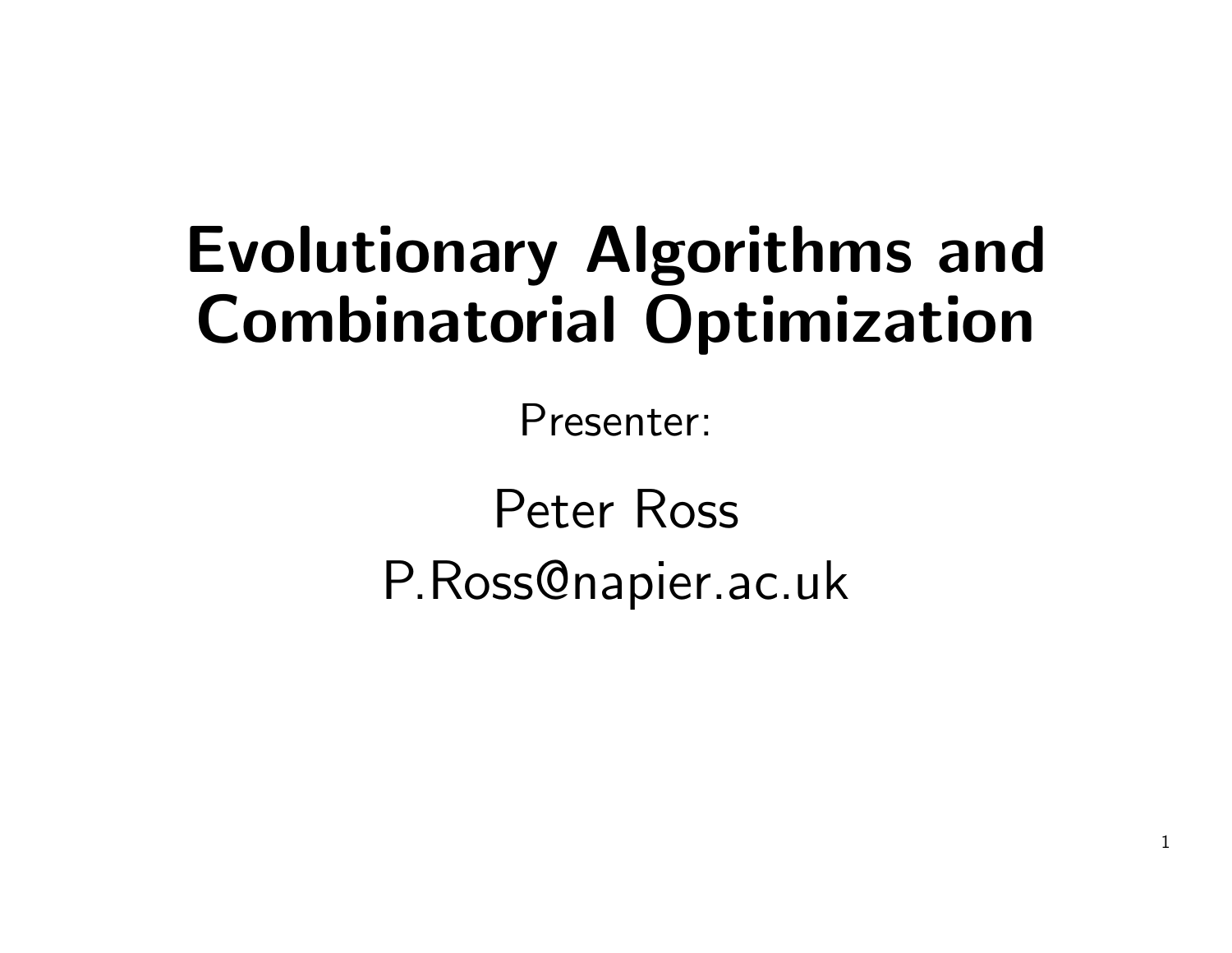# The brief outline

- Combinatorial optimization: some types of problems
- Non-evolutionary methods: <sup>a</sup> quick tour
- Evolutionary methods: <sup>a</sup> range of ideas
- Evolutionary methods: do they work well?
- What next? Some developing ideas and directions for research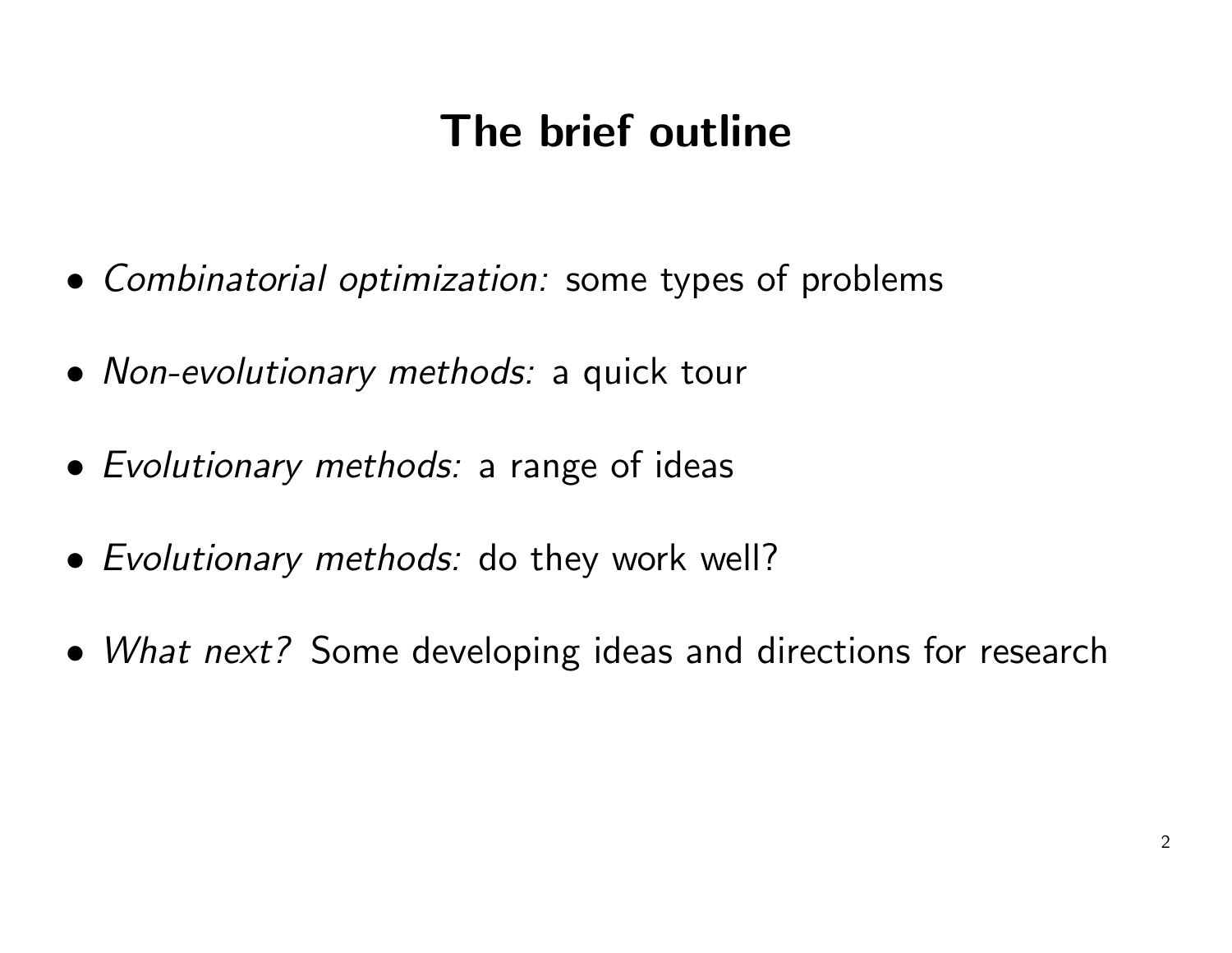# What is combinatorial optimization?

In short: optimization involving discrete-valued variables – usually integer-valued.

Practical examples: crew scheduling; vehicle routing problems; facility (and other) layout problems; packing problems and many more.

Textbook topics: network flows; shortest-path problems; matching; graph coloring and satisfiability; graph partitioning and many more.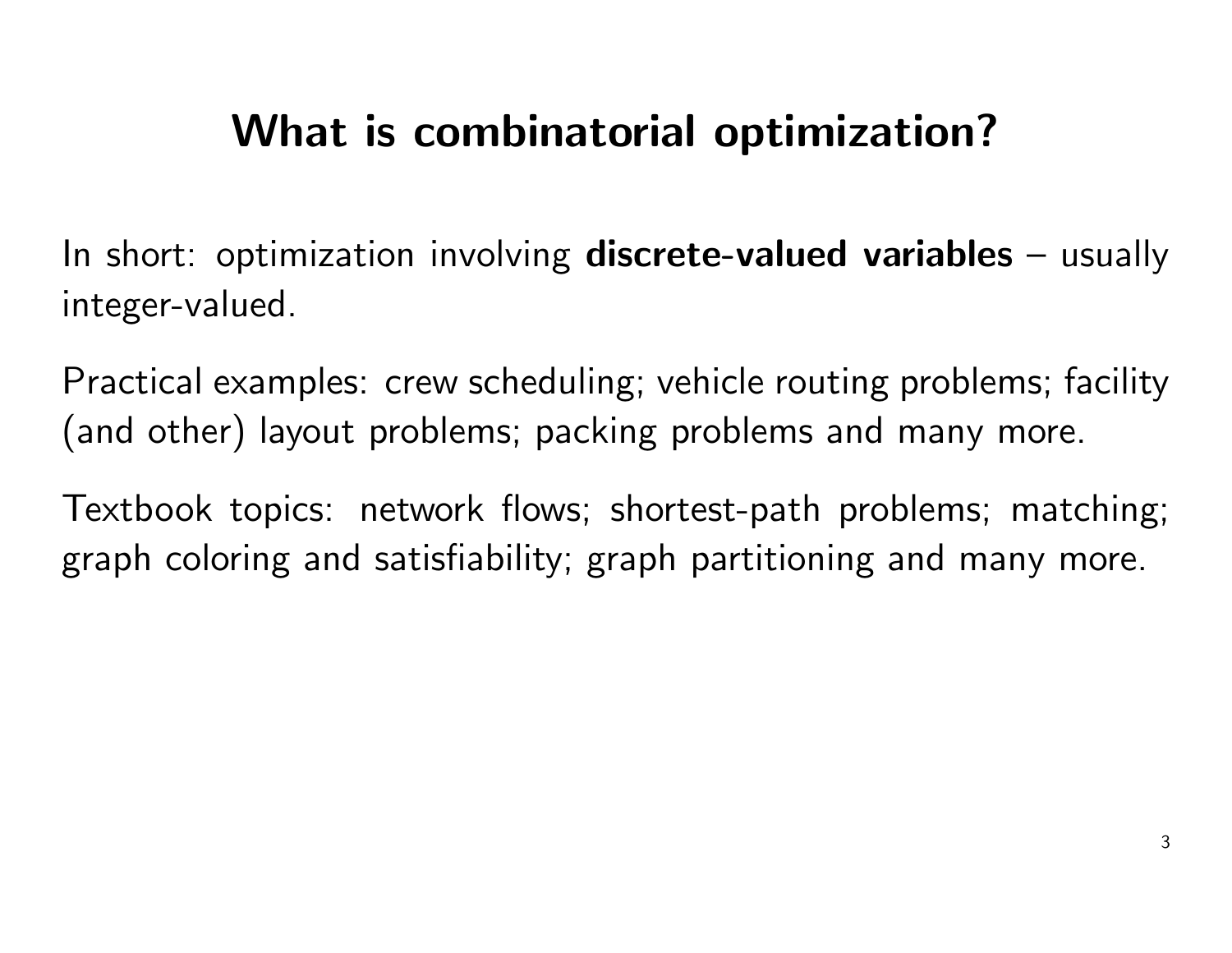# A very simple example

A five-month project needs, in each month:

| Month  |           |  |  |
|--------|-----------|--|--|
| People | <b>10</b> |  |  |

Extra costs: \$900 to recruit/train an employee; \$1300 to get rid of an employee; \$1800 to keep each superfluous employee in <sup>a</sup> <sup>g</sup>iven month.

Minimise the total extra costs.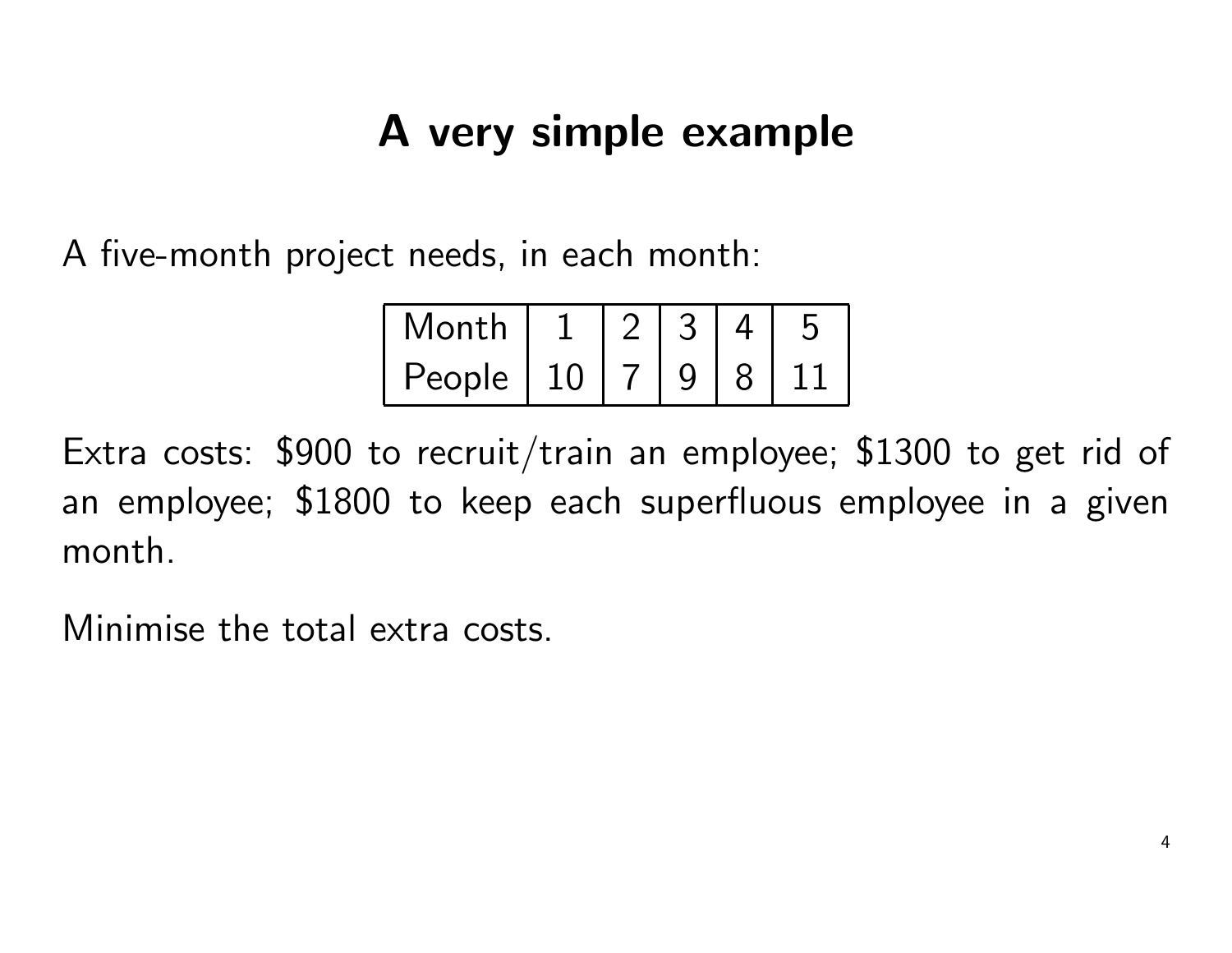#### A very simple example, continued

 $M, N = M$  employees in month N Many edges omitted:



It becomes a shortest-path problem. Brute force works.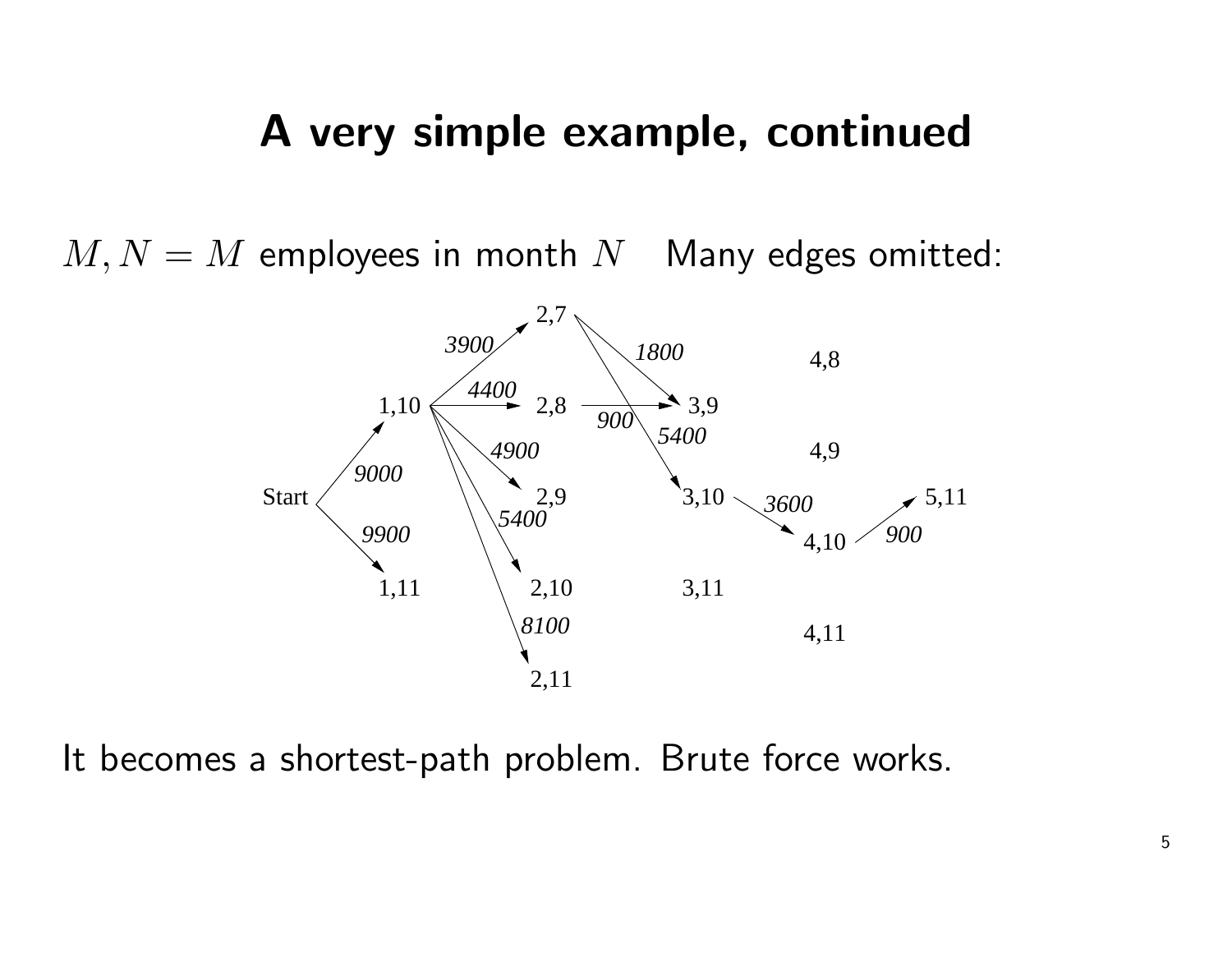#### Another example

Combine these 66 districts into just 14, about 12,000 each:



| 1  | 2992 | 21 | 2008 | 41 | 2020 | 61 | 2009 |
|----|------|----|------|----|------|----|------|
| 2  | 2032 | 22 | 1991 | 42 | 2983 | 62 | 3004 |
| 3  | 3021 | 23 | 2987 | 43 | 3004 | 63 | 3026 |
| 4  | 1973 | 24 | 2031 | 44 | 1970 | 64 | 2984 |
| 5  | 2020 | 25 | 2969 | 45 | 3023 | 65 | 3011 |
| 6  | 2977 | 26 | 3028 | 46 | 2973 | 66 | 2993 |
| 7  | 2003 | 27 | 2991 | 47 | 2024 |    |      |
| 8  | 3004 | 28 | 3001 | 48 | 5976 |    |      |
| 9  | 2985 | 29 | 1993 | 49 | 1975 |    |      |
| 10 | 3024 | 30 | 2010 | 50 | 1976 |    |      |
| 11 | 3032 | 31 | 2995 | 51 | 1969 |    |      |
| 12 | 3004 | 32 | 2979 | 52 | 2978 |    |      |
| 13 | 3020 | 33 | 2008 | 53 | 2030 |    |      |
| 14 | 1980 | 34 | 2010 | 54 | 2002 |    |      |
| 15 | 2026 | 35 | 3027 | 55 | 2971 |    |      |
| 16 | 2008 | 36 | 2991 | 56 | 1991 |    |      |
| 17 | 1990 | 37 | 1974 | 57 | 2997 |    |      |
| 18 | 1984 | 38 | 2019 | 58 | 2024 |    |      |
| 19 | 1978 | 39 | 1979 | 59 | 2990 |    |      |
| 20 | 2008 | 40 | 3028 | 60 | 1993 |    |      |

(Dennis Shasha)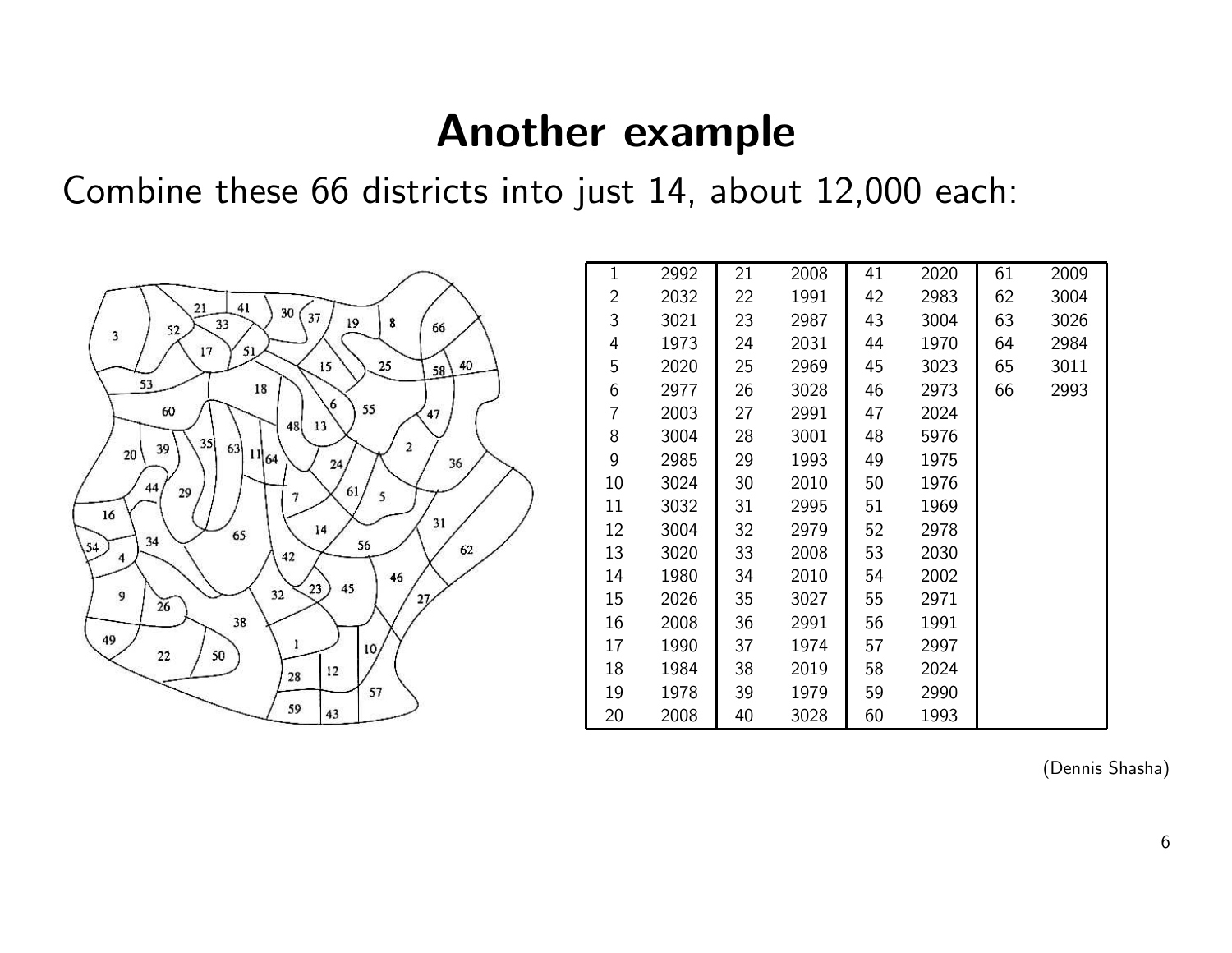### Combinatorial optimization methods

Many kinds, no universally agreed taxonomy:

Classical exhaustive, guaranteed: eg, linear programming, integer linear programming, branch-and-bound, constraint satisfaction, . . .

- ${\sf Heuristic}$  instance-based given one/several candidates, look for better: eg, simulated annealing, genetic algorithms, GRASP, . . . plus metaheuristics such as tabu search
- ${\sf Heuristic}$   ${\sf model\text{-}based}$  reasoning about distributions/landscapes: eg, PBIL, ant systems, simulated entropy methods, nested partitioning, ...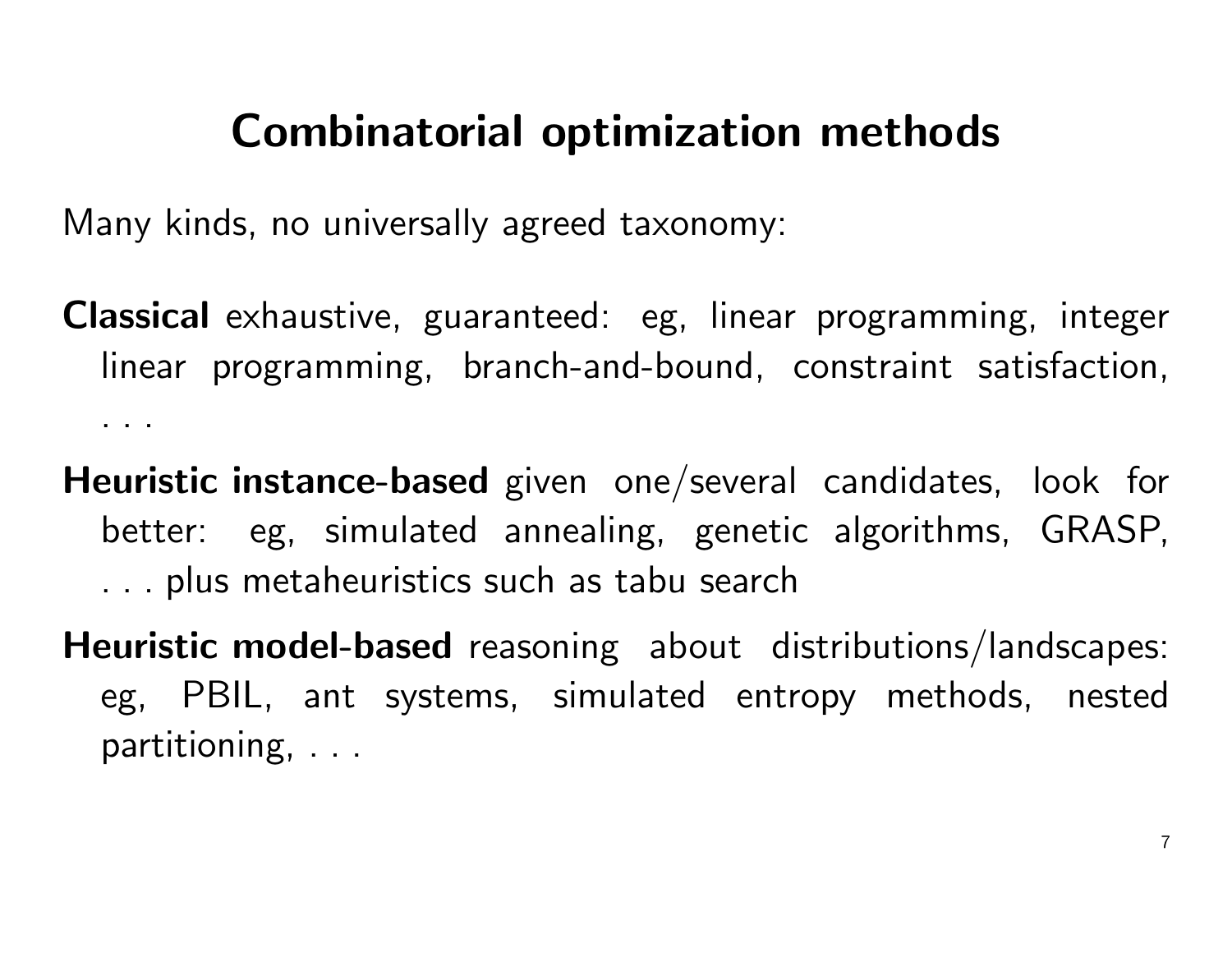# A note about simulated entropy (SE) methods

Example: <sup>a</sup> shortest-path problem:

- start with <sup>a</sup> random Markov chain of probabilities of taking allowed transitions (source and target are absorbing states)
- use Boltzman sampling and K-L cross-entropy to move towards <sup>a</sup> Markov chain in which there is <sup>a</sup> single 1 and otherwise 0 in each row, that defines (with high prob) the shortest path

(See eg http://iew3.technion.ac.il/Home/Users/ierrr01.phtml?YF)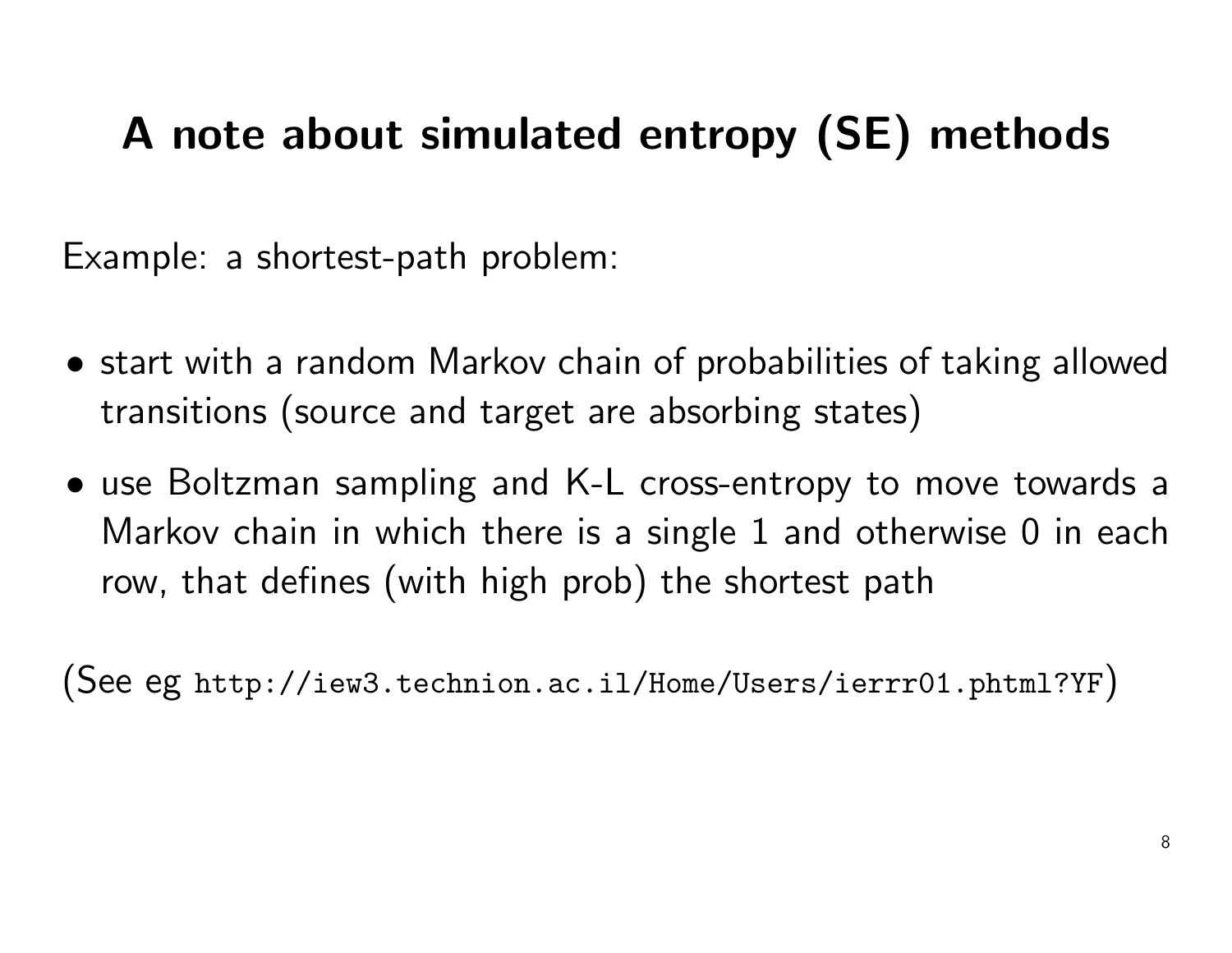# A note about nested partitioning (NP)

A generic strategy – many possible variations:

- start with whole space: compute its *promise index*
- partition into <sup>M</sup> subregions (and one more: the rest); compute promise index of each; choose most promising
- repeat. Can permit backtracking etc.

Eg (Chen 00) a product design problem: 10 hours ( $\times$  75 machines) of <code>FATCOP</code> branch-and-bound, vs.  $\,$  2 minutes <code>NP/GA</code> hybrid; see ftp://ftp.cs.wisc.edu/math-prog/tech-reports/00-03.ps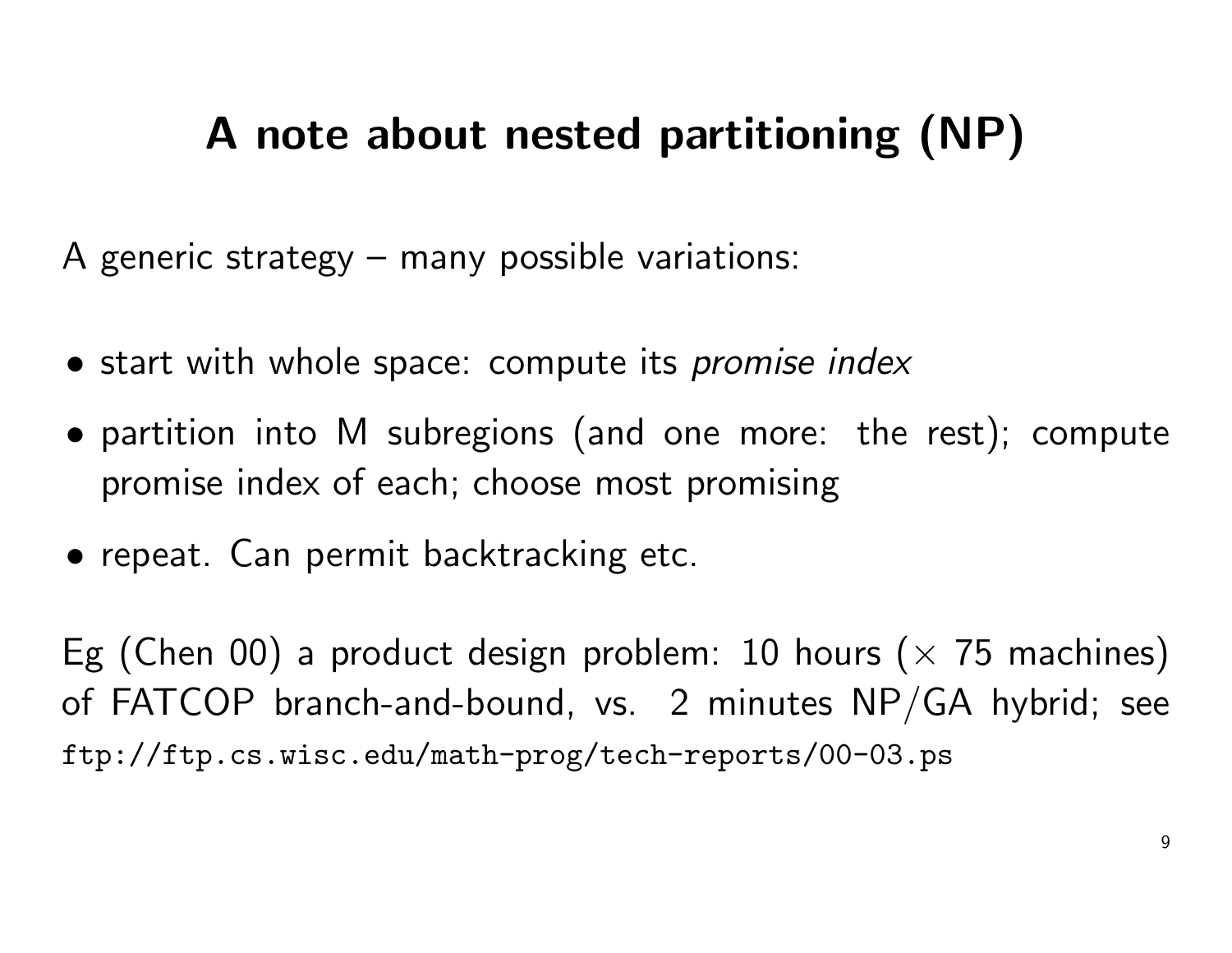# About linear programming (LP)

Many combinatorial optimization problems can be expressed as an integer linear programming problem such as:

Minimize 
$$
\sum_i c_i x_i
$$
 (1)  
subject to  $\sum_k a_{jk} x_k = b_j(\text{various } j)$  (2)  
and  $x_i$  integer (often limited to a set) (3)

Simplex and interior-point algorithms: can be very costly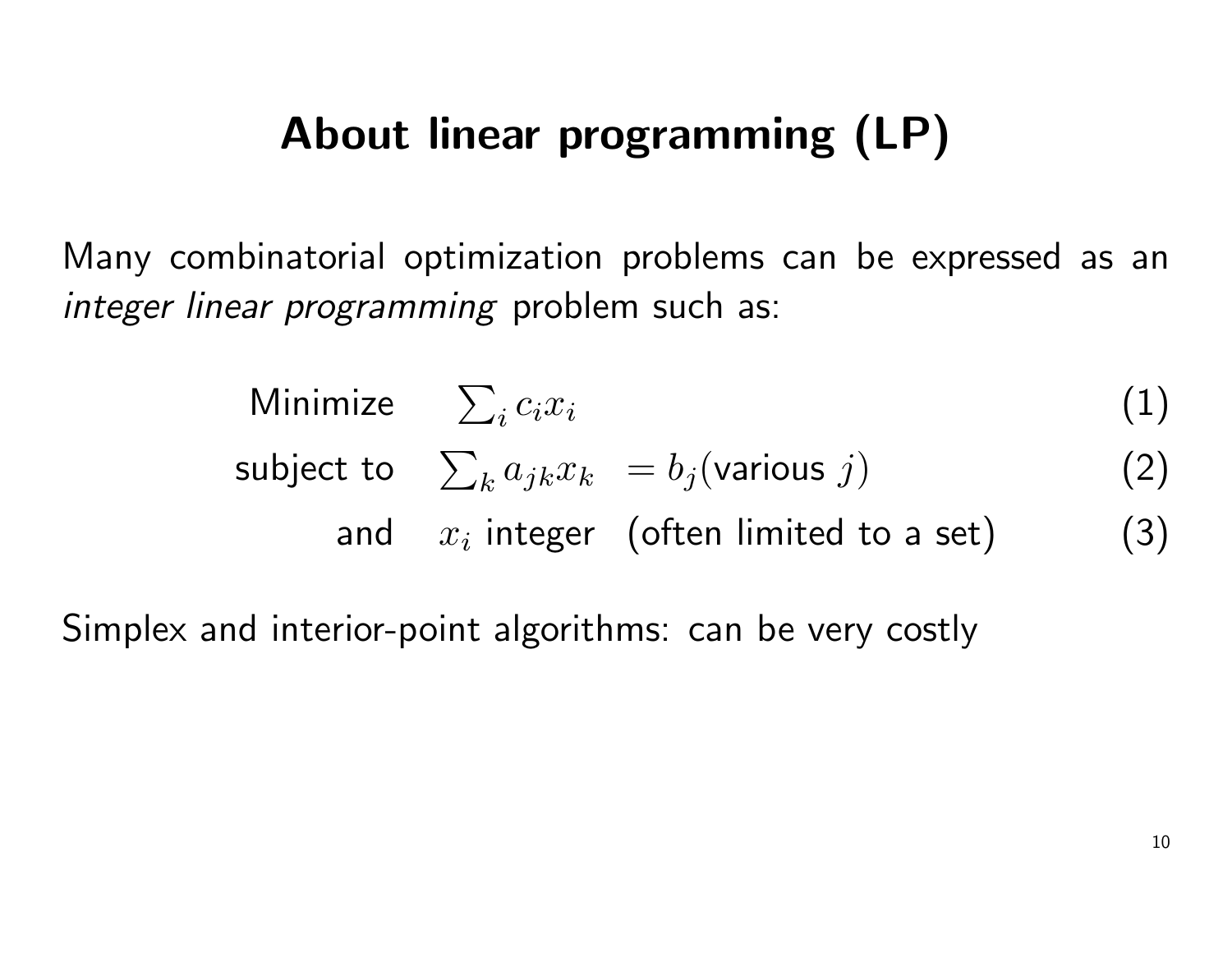### Example: TSP

Let  $x_{pq}=1$  if  $p\rightarrow q$  is a step on the tour, else  $0$ 

Minimize 
$$
\sum_{p,q} d_{pq} x_{pq}
$$
   
\nsubject to  $\sum_j x_{ij} = 1$  an edge leaves i (5)  
\nand  $\sum_k x_{ki} = 1$  an edge enters i (6)

... but messy: far too many variables

(7)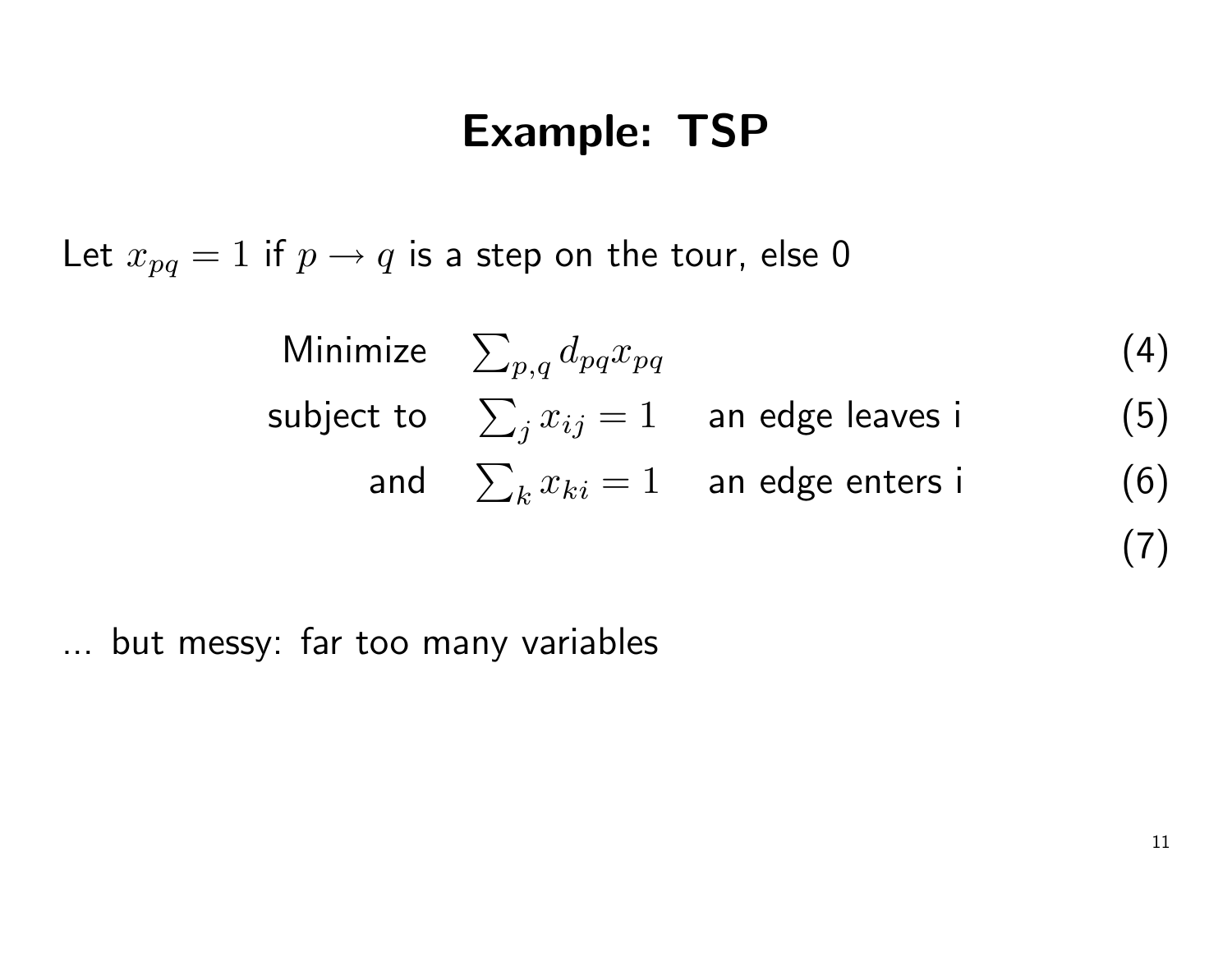# LP and ILP

Solve the LP and then round to integer? Not <sup>a</sup> good idea:

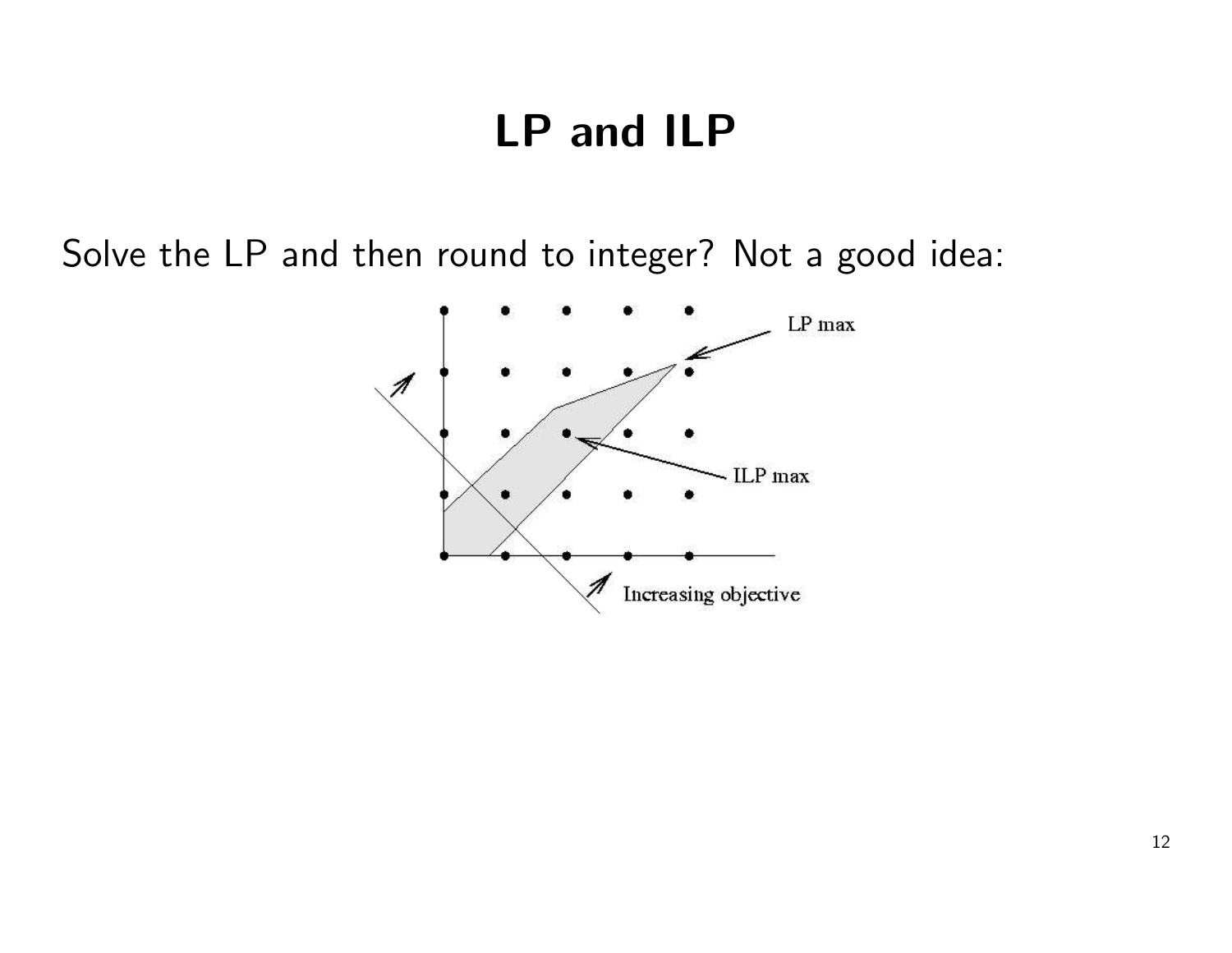# Cutting-plane methods

- 1. Solve the continuous-valued version
- 2. No solution? or unbounded?  $\Rightarrow$  same for integer-valued problem
- 3. Integer solution?  $\Rightarrow$  solved
- 4. Facet-identification: find <sup>a</sup> linear inequality that slices off the non-integer solution but leaves all feasible integer solutions

.. leads to branch-and-cut search methods. Can be stopped early to get good solutions with error bounds.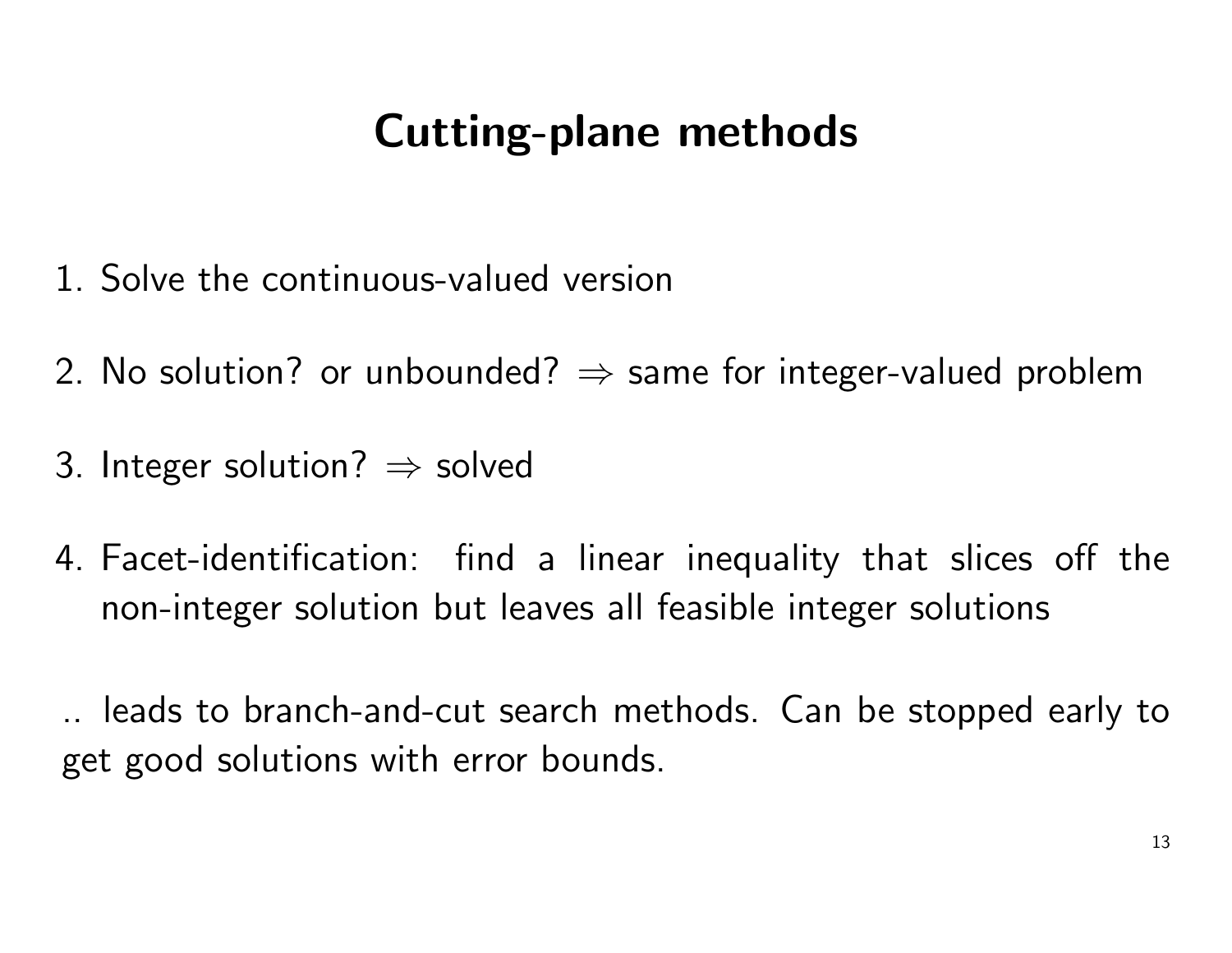#### Cutting-plane methods, continued

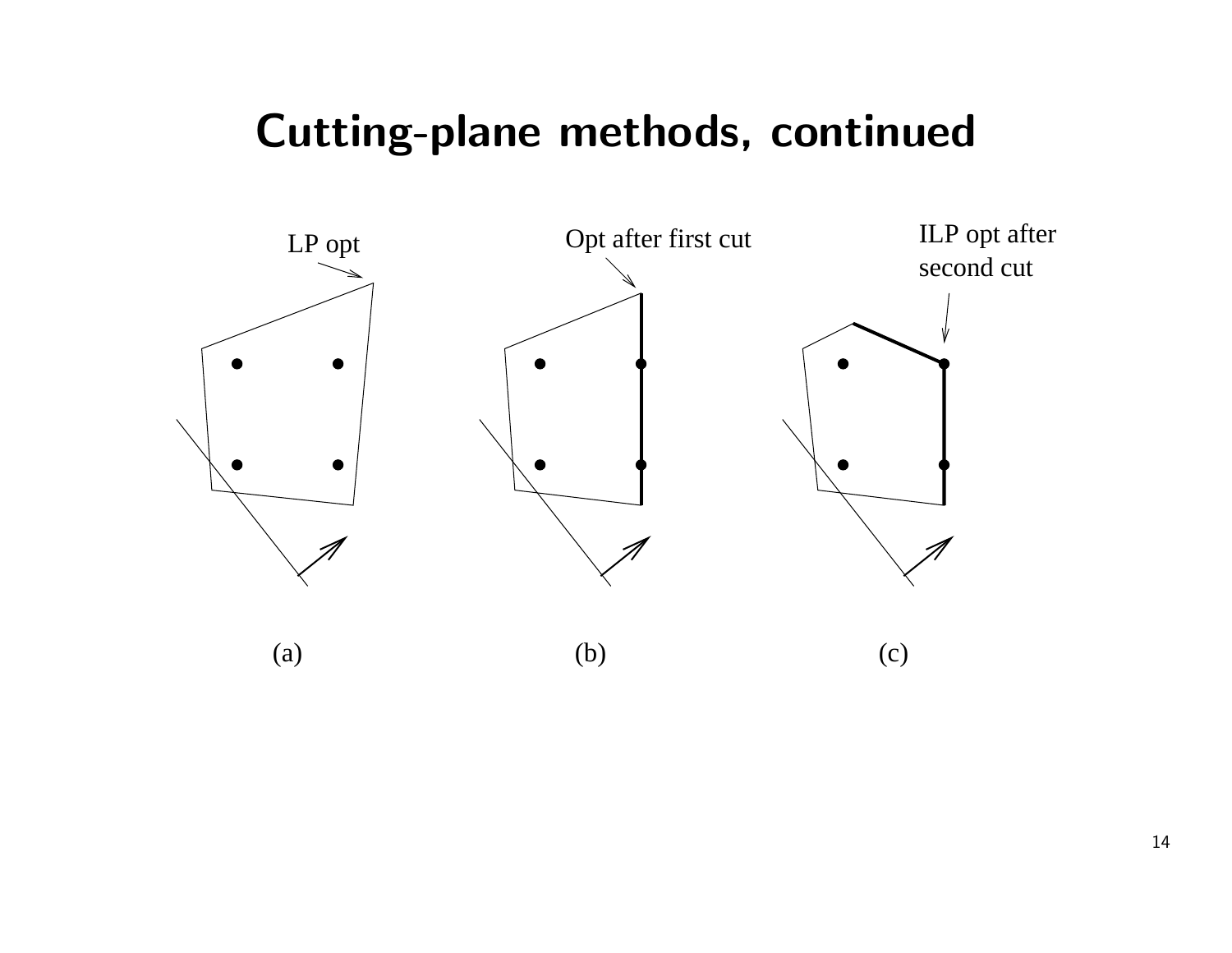# EA operators for combinatorics

Often, the task is "hunt the permutation":

 $TSP:$  permutation  $=$  order of visiting nodes (order matters)

 $QAP:$  permutation  $=$  assignment of resource to task (position matters)

Special EA operators are needed to preserve permutations . . .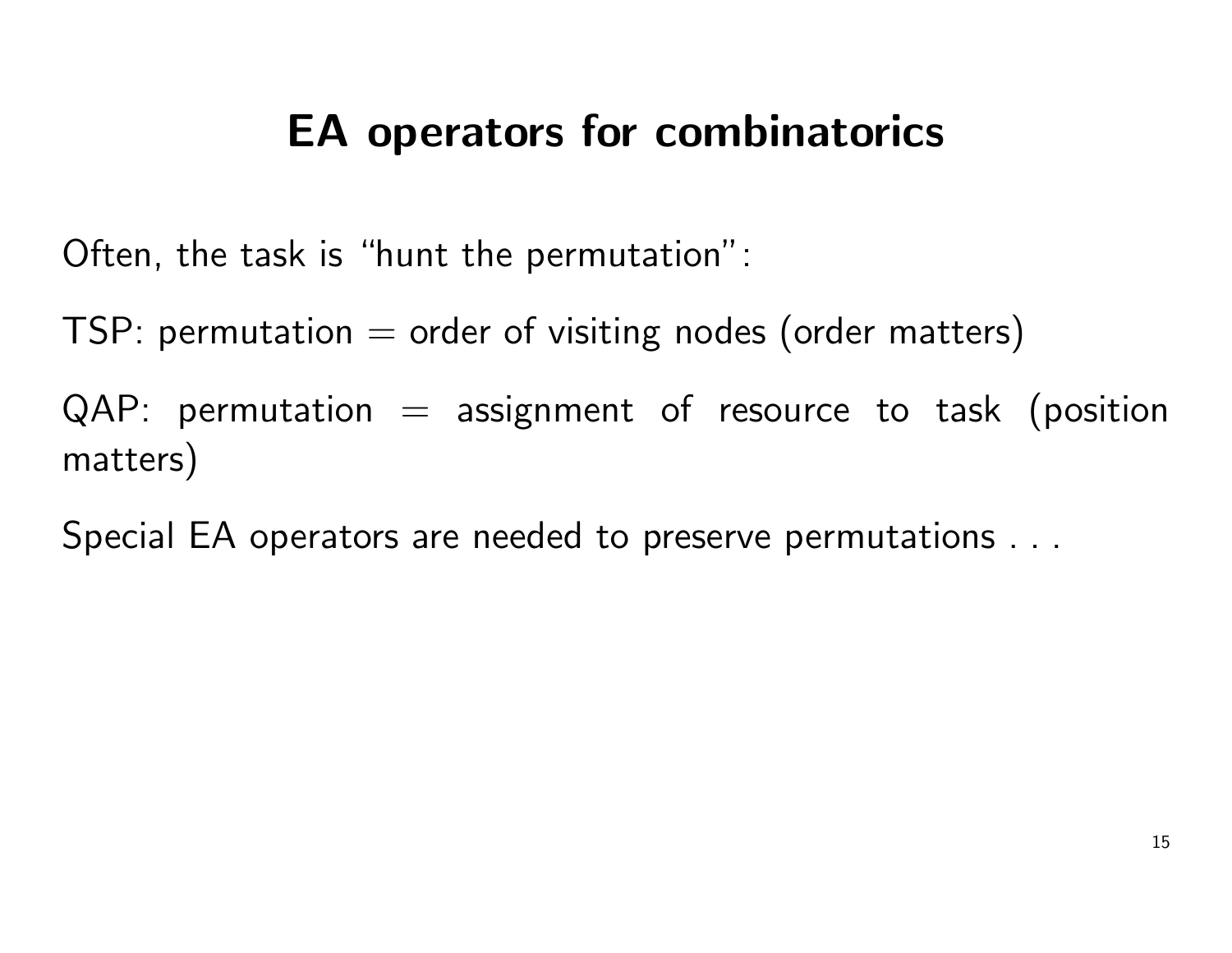#### Some EA operators for permutations

| Order<br>(Davis 85) |  |  |  | $\begin{array}{cccc c} 1 & 2 & 3 & 4 & 5 & 6 & 7 & 8 & 9 \\ \hline 4 & 7 & 1 & 5 & 8 & 2 & 9 & 6 & 3 \\ \end{array}$ |  | Copy middle from one,<br>order of rest from other |
|---------------------|--|--|--|----------------------------------------------------------------------------------------------------------------------|--|---------------------------------------------------|
|                     |  |  |  | 4 1 8 2 5 6 7 9 3                                                                                                    |  |                                                   |
| PMX<br>(Goldberg/   |  |  |  | $\begin{array}{ c c c c c c }\n1 & 2 & 3 & 4 & 5 & 6 & 7 & 8 & 9 \\ 4 & 7 & 1 & 5 & 8 & 2 & 9 & 6 & 3\n\end{array}$  |  | Swap 5/8, 6/2, 7/9<br>in each                     |
| Lingle $85$ )       |  |  |  | 6 3 4 8 2 9 5 7                                                                                                      |  |                                                   |
| Generalized         |  |  |  |                                                                                                                      |  | Note: the three 1s 2s 3s                          |

meralized.. 3 2  $\boxed{2 \ 2 \ 3 \ 1}$  1 1 3 Note: the three 1s, 2s, 3s<br>  $\begin{array}{ccc} \mathcal{X} & 1 & 3 & 2 & \mathcal{Z} & 1 & \mathcal{Z} & \mathcal{Z} & 3 \\ 1 & 3 & 2 & \mathcal{Z} & 1 & \mathcal{Z} & \mathcal{Z} & 3 \end{array}$  are each coloured to show

GOX child:  $1 \ 3 \ 2 \ 2 \ 2 \ 3 \ 1 \ 1 \ 3$ GPMX child: 1 3 2 2 3 1 2 1 3

are each coloured to show which is first/second/third: black/red/blue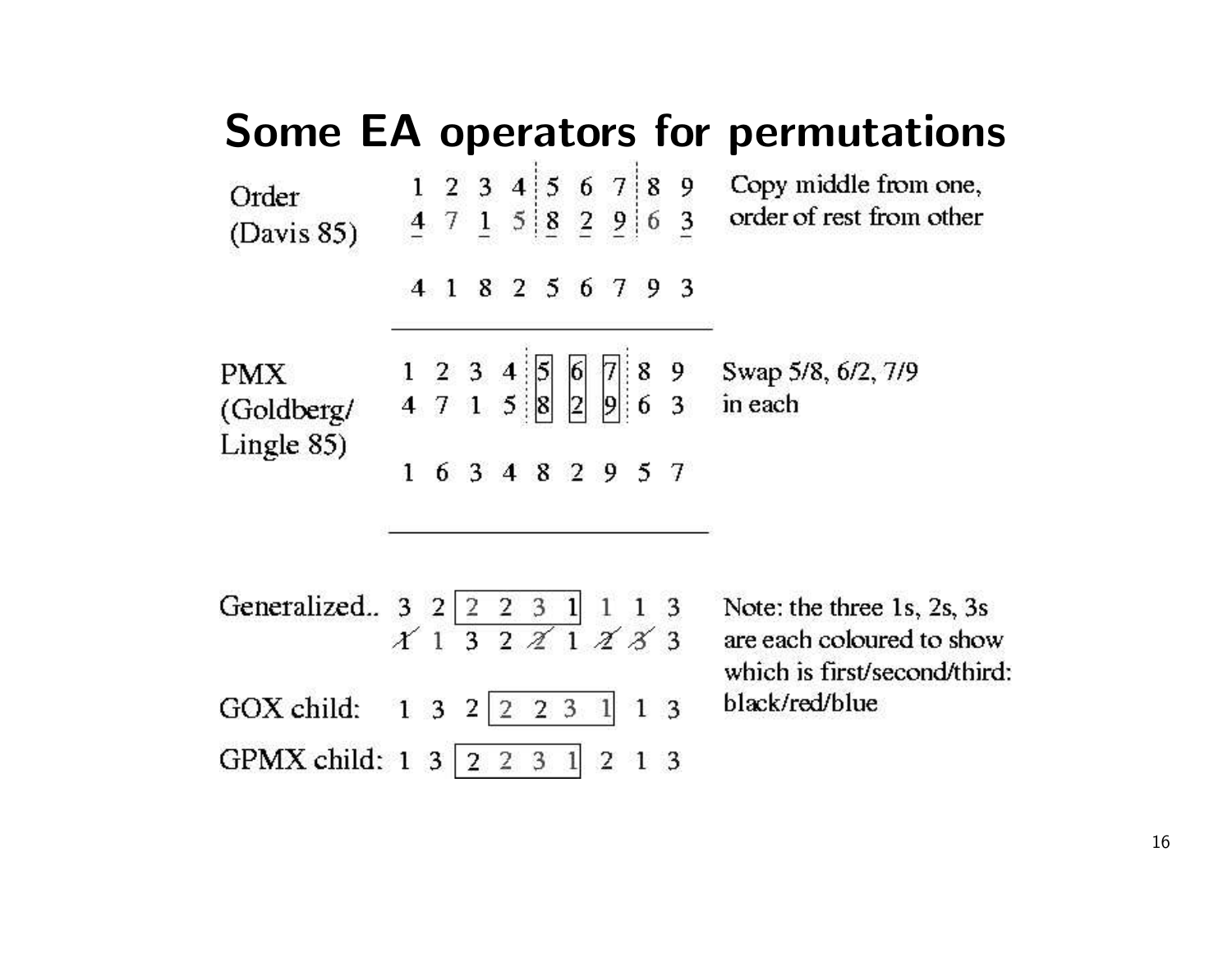# EA operators for permutations, continued

Mutation: swap <sup>a</sup> pair; or shift one along; etc

Pick (or design) operators to suit the application – eg, is it position or is it ordering that matters? E.g. in TSP it is ordering that matters, not position

But these are *textbook* recommendations..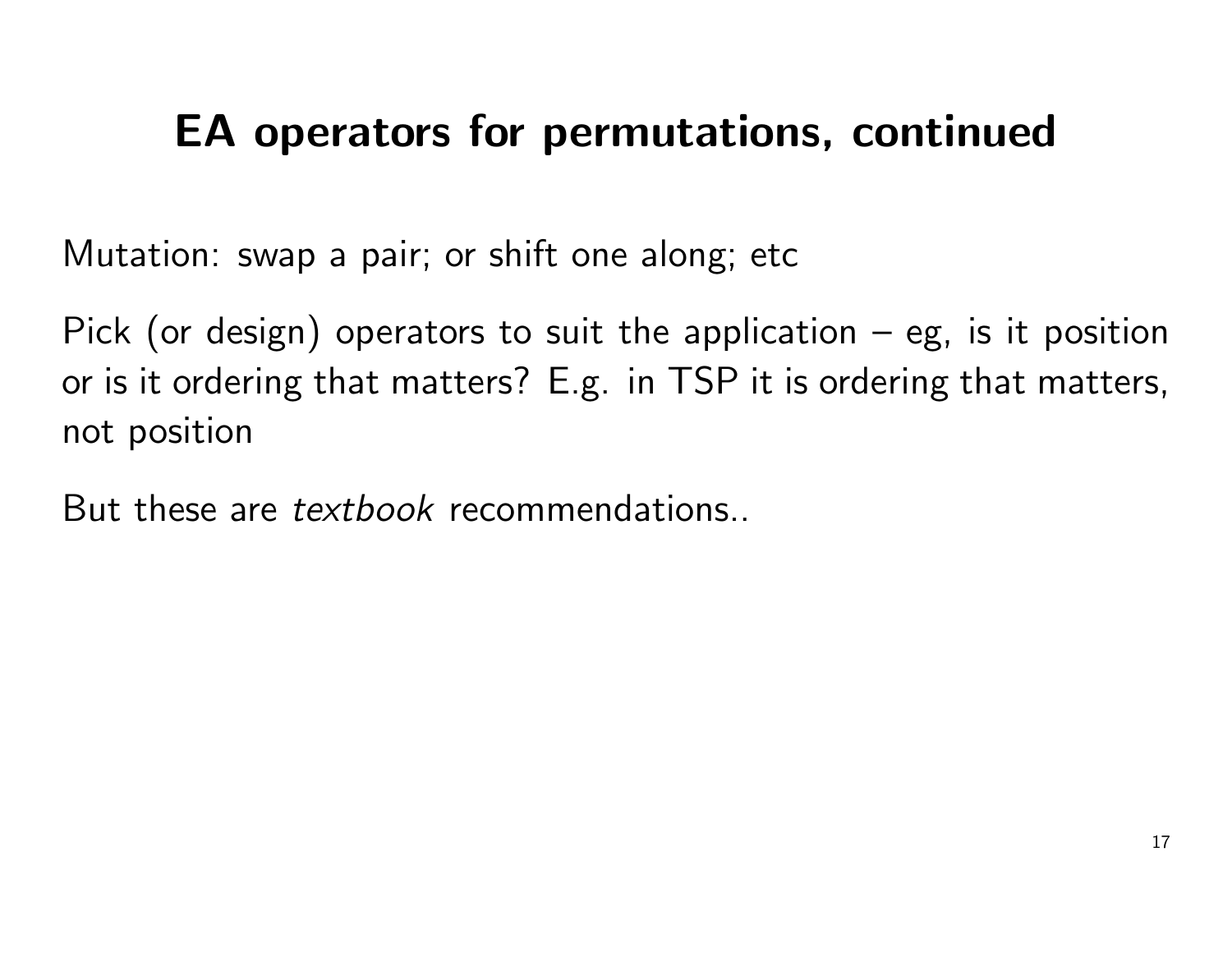# TSP: inver-over (Tao & Michalewicz PPSN <sup>V</sup> 1998)

For each member M of the population:

- 1. pick a node  $N_1$  at random
- 2. choose another member: find the node  $N_2$  that follows  $N_1$  in that member
- 3. in M, invert a segment to make  $N_2$  be the successor of  $N_1$

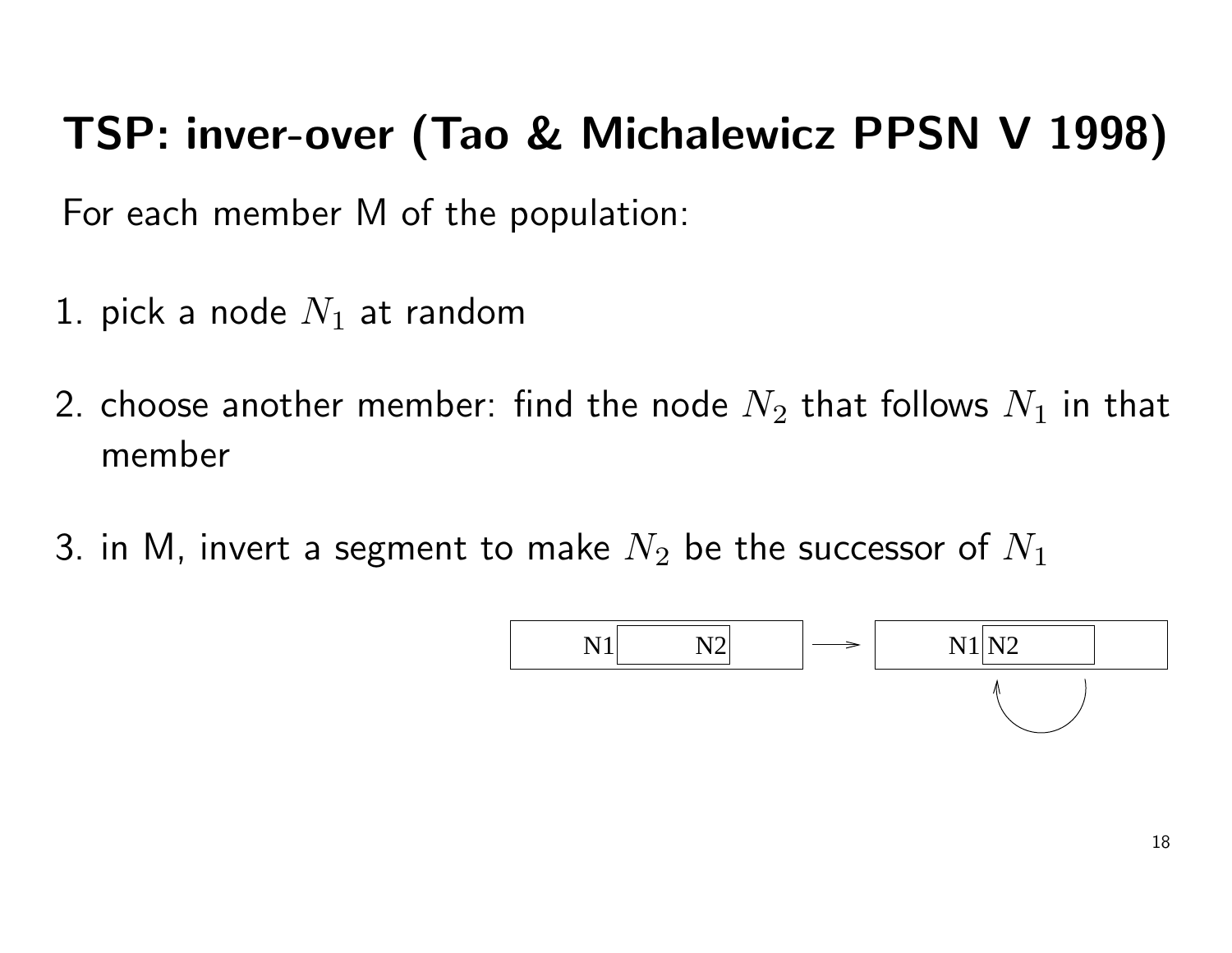Inver-over is OK for (say) <sup>1000</sup> nodes, but non-EA methods still win:



Note: not all two-opt steps are improving ones

Lin-Kernighan: find <sup>a</sup> sequence of (say) <sup>25</sup> 2-opt steps, maybe not each improving, and consider several choices for the first few steps. Repeat.

*Iterated Lin-Kernighan*: simply re-run L-K a few times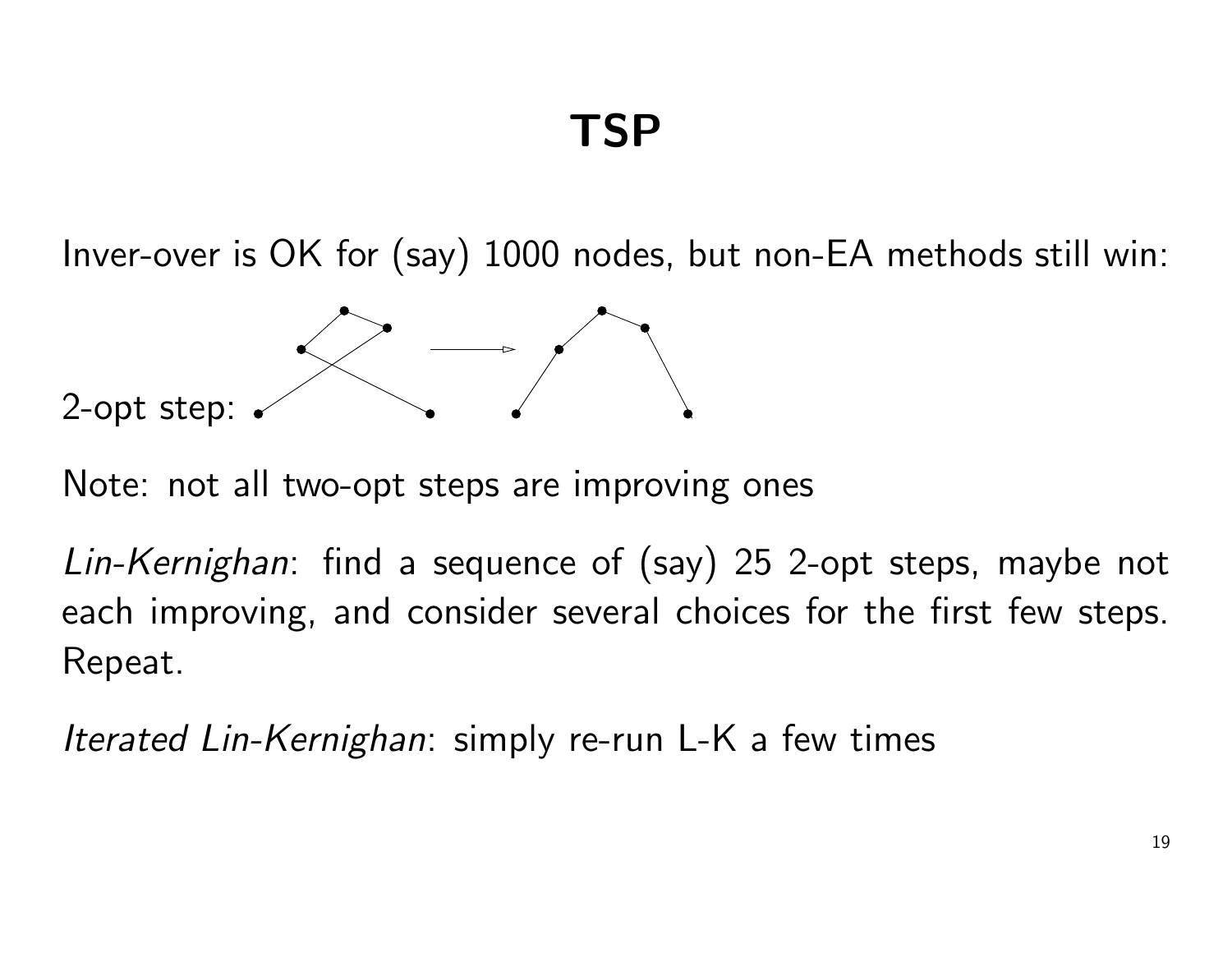# TSP, continued

Chained Lin-Kernighan: like iterated L-K, but new start formed by finding an improving 4-exchange:



Fast and good: has been applied to problems with 25,000,000 nodes (Martin/Otto/Felten 91; Applegate et al 99)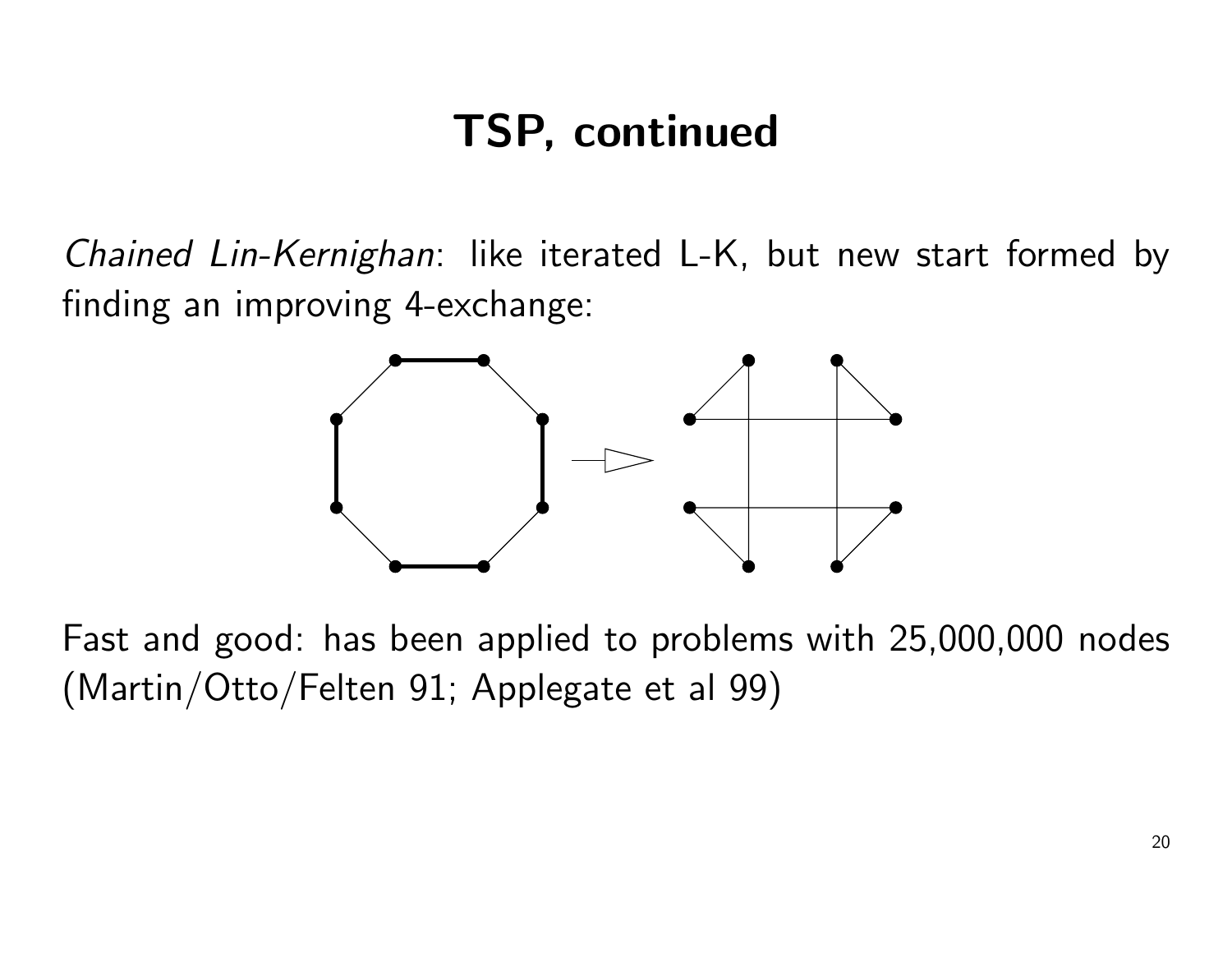# TSP: hybridizing

See Jung and Moon, GECCO 2000, for an EA that uses 4-exchange in mutation and crossover

See Baraglia et al, LNCS 2037, 2001 that uses chained L-K for seeking tour improvements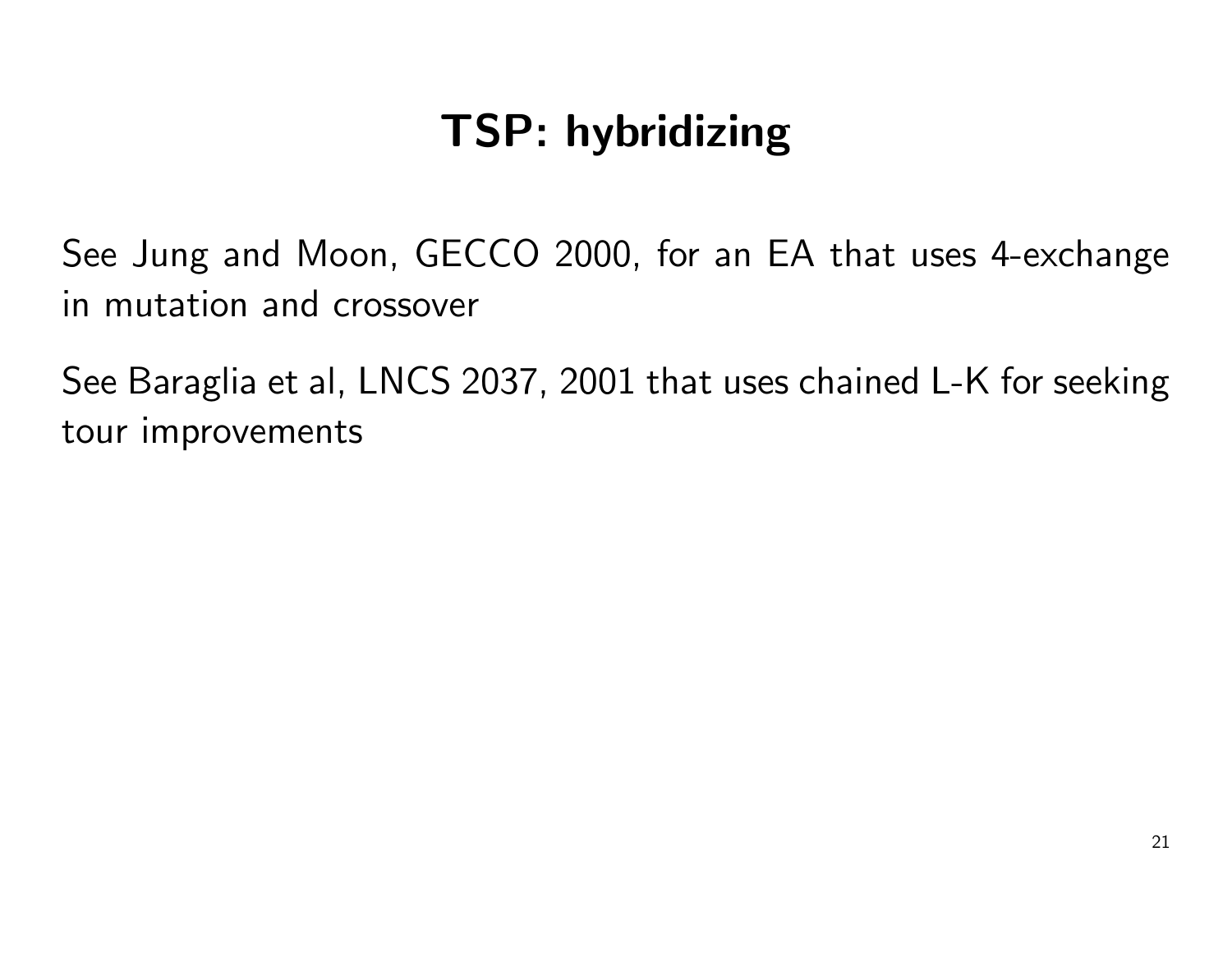# EAs combined with local search

In general: including plenty of local search helps <sup>a</sup> lot.

Local search is often the most expensive part by far, but all the ingredients seem to matter.

Permutation-based representations are not always best.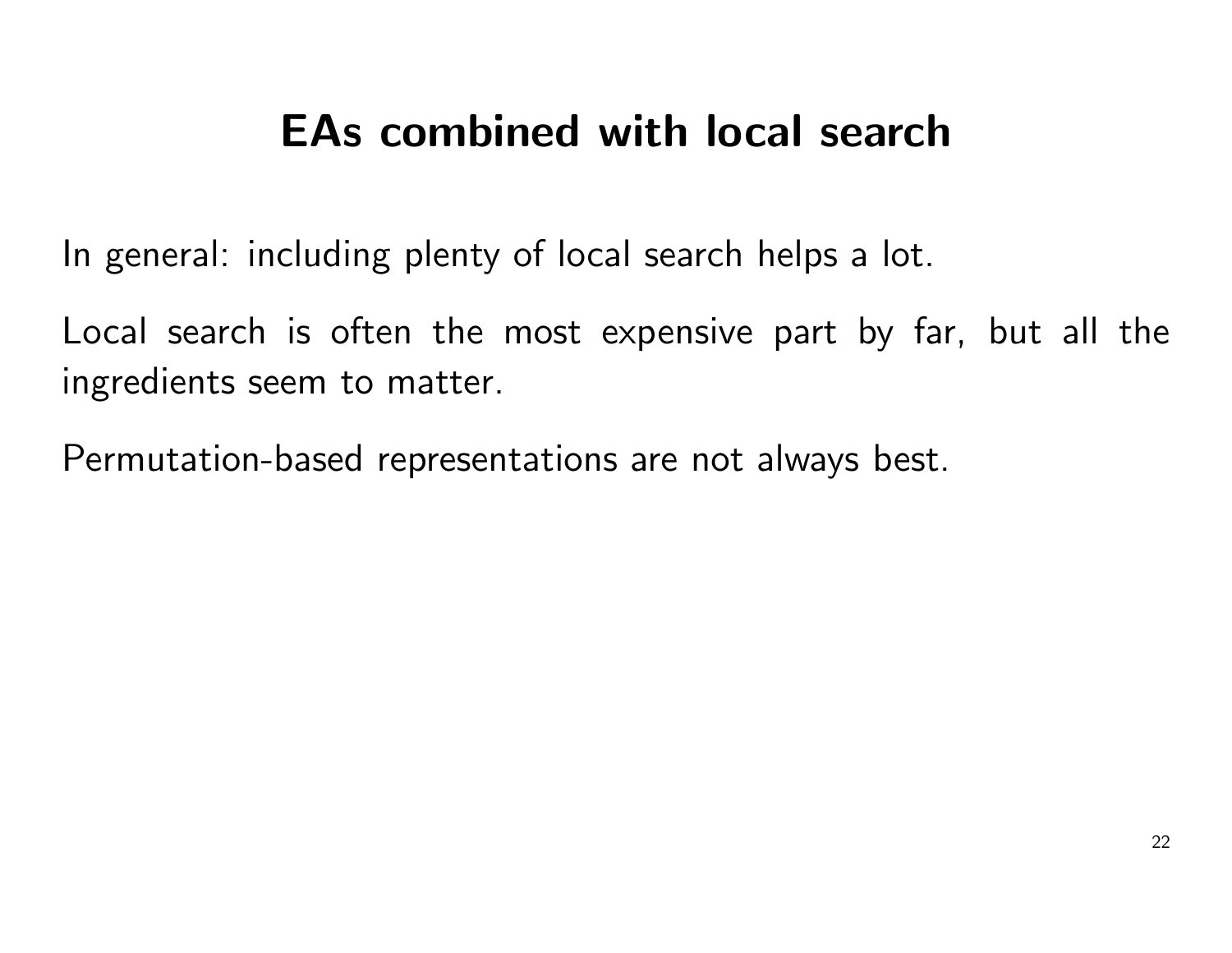### An example: the ski-lodge problem

A four-apartment time-shared lodge:

- <sup>8</sup> beds per apartment, but max <sup>22</sup> people in the building (safety)
- 16-week season: 5 of the 16 are popular choices
- owner states  $1^\mathsf{st}, 2^\mathsf{nd}, 3^\mathsf{rd}$  preferences
- compensation for not getting first choice:
	- – $-$  if  $2^{\mathsf{nd}}$ : 2 day-passes per person
	- –— if  $3^{\mathsf{rd}}$ : 4 day-passes per person
	- – $\overline{\phantom{a}}$  if other: 7 day-passes per person,  $+$  50 cash-equivalent
	- –if none: 1000 day-passes cash-equivalent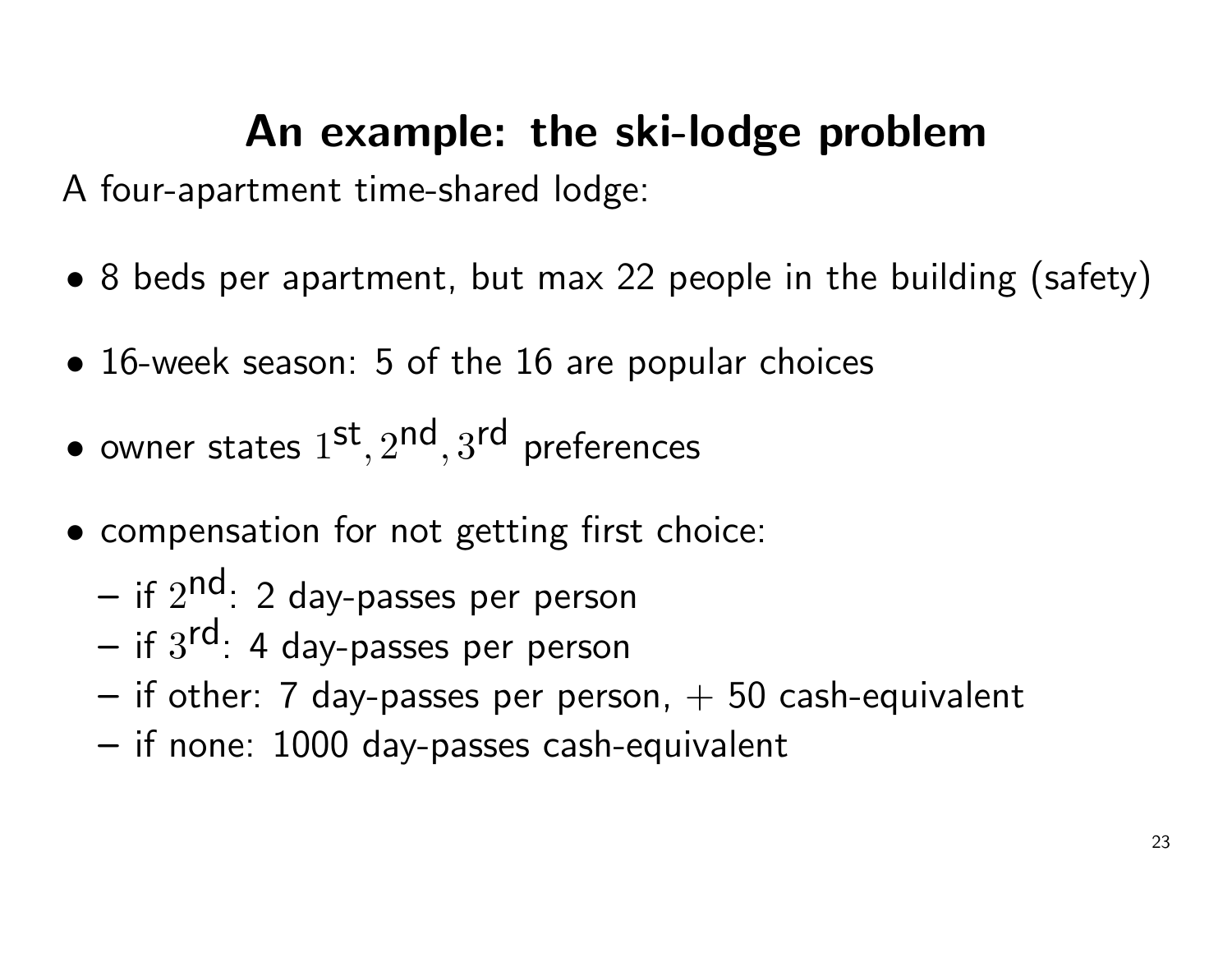#### The ski-lodge, continued

The task: assign owners to weeks to minimise compensation payout:

| File      | Help                                       |                                               |                                      |                                               |                                  |                                                                                    |
|-----------|--------------------------------------------|-----------------------------------------------|--------------------------------------|-----------------------------------------------|----------------------------------|------------------------------------------------------------------------------------|
|           |                                            | /home/peter/src/ski-lodge/problem-10.txt      | The schedule                         | People                                        |                                  |                                                                                    |
| 0:4       | $\overline{2}$<br>Ū<br>11 11               | 16:8<br>6<br>8<br>8<br>$\overline{4}$         | $\mathfrak{Z}$<br>32:6<br>Ū<br>8 8   | 48:8<br>14 10<br>6 10                         | 27<br>17<br> 38 <br>week 0:      | 22<br>44                                                                           |
| 1:5       | 6 4<br>0<br>4                              | lo.<br>17:3<br>8<br>2<br>Ū.                   | $3 \t14 \t1$<br>$\mathbf{1}$<br>33:4 | 6156<br>49:3<br>$\mathbf{0}$                  | 33<br>31<br>42<br>week 1:        | $\boxed{21}$<br>50                                                                 |
| 2:4       | 5 4<br>4 15                                | 6 9<br>18:6<br>13<br>9                        | 911<br>5 5<br>34:4                   | 50:5<br>1 10 14                               | 24<br>week 2:<br>37<br>19        | 22<br>41                                                                           |
| 3:3       | $9 \vert 7$<br>3<br>7                      | 7 14<br>19:4<br>14 11                         | 315<br>35:5<br>6 3                   | 8148<br>51:3<br>$\mathbf{1}$                  | 35<br>$\vert$ 6<br>46<br>week 3: | 56                                                                                 |
| 4:7       | 11 5<br>$\overline{5}$<br>$\mathbf{0}$     | 3 15<br>5 5<br>20:7                           | 310<br>36:6<br>5 10                  | 52:8<br>9 11<br>$\mathbf{0}$<br>$\mathbf{1}$  | $\overline{c}$<br>l8<br>week 4:  | $\begin{array}{ c c }\n\hline\n\text{22} \\ \hline\n\text{22}\n\end{array}$<br> 21 |
| 5:3       | $\vert$ 15<br>15 10<br>6                   | 4 14 15 4<br>21:8                             | Iz.<br>$2-10$<br>37:3<br>9           | 17<br>53:6<br>6<br>7<br>$\mathbf{1}$          | 10<br>20<br>week 5:<br>14        | 34                                                                                 |
| 6:3       | 5103<br>3                                  | - 5<br>14<br>22:4<br>14<br>$\lceil 3 \rceil$  | 38:7<br>$0$ 10 14 0                  | 54:5<br>610<br>98                             | 45<br>week 6:<br>39<br>49        | 22<br>22<br>22<br>22<br><b>54</b>                                                  |
| 7:4       | 7 13 13<br>$\overline{4}$                  | 23:5<br>$1\;14\;13\; 13$                      | 39:8<br>6126<br>$\mathbf{1}$         | 55:8<br>$\overline{2}$<br>$\mathbf 0$<br>7 7  | 53<br>week 7:<br>lз              | 55 62                                                                              |
| 8:5       | 5144<br>$\overline{4}$                     | 912<br>24:5<br>210                            | 3<br>40:4<br>9<br>6 9                | 8 3<br>56:7<br>314                            | 16 32<br>week 8:<br> 51          | 61                                                                                 |
| 9:7       | $\boldsymbol{6}$<br>13 2<br>$\overline{2}$ | 89<br>25:5<br>3<br>9                          | $\overline{2}$<br>$415$ 2<br>41:7    | 57:7<br>413<br>9<br>13                        | 18 25<br>week 9:<br>26           | 40                                                                                 |
| 10:4      | 5 5<br>014                                 | 5 9<br>26:7<br>3<br>$\overline{9}$            | 2 10  1<br>42:6<br>$\mathbf{1}$      | 312<br>6 12<br>58:8                           | 15 36<br>week 10:<br>48          | 22<br>22<br>22<br>22<br>22<br>59                                                   |
| 11:8      | 6 15<br>015                                | $\overline{0}$<br>27:7<br>$\mathbf{1}$<br>9 0 | 43:4<br>215<br>8 12                  | 59:5<br>0151010                               | week 11:<br>14<br>28<br>Iо       | 52                                                                                 |
|           | 12:8 14 10 13 14                           | 28:7<br>1011<br>11<br>4 <sup>1</sup>          | 44:5<br>$\mathbf 0$<br>9110          | 6 13<br>60:6<br>13 14                         | 43<br>week 12:<br>30             | 58 63                                                                              |
| 13:5      | $3$ 15 14 15                               | 8 15<br>29:6<br>15<br>$\mathbf{0}$            | 45:6<br>6156<br>$\overline{4}$       | 6128<br>61:5<br>8                             | 23<br>week 13:<br>57<br>7        | 60                                                                                 |
|           | $14:3$ 11 14<br>4 11                       | 3 15 12 12<br>30:4                            | 3<br>2 3<br>46:7<br>$\mathbf{1}$     | 7 7<br>62:5<br>$\overline{2}$<br>$\mathbf{g}$ | 12 19 <br>week 14:<br>22         | 47                                                                                 |
| $15:3$ 10 | 9 10<br>7                                  | 31:6<br>9<br>6                                | 47:6 14 10<br>7 14                   | 8 12<br>63:6<br>012                           | week 15:<br>15<br>111            | $\overline{z}$<br> 13 29                                                           |
|           |                                            |                                               |                                      |                                               | Total cost: 684                  |                                                                                    |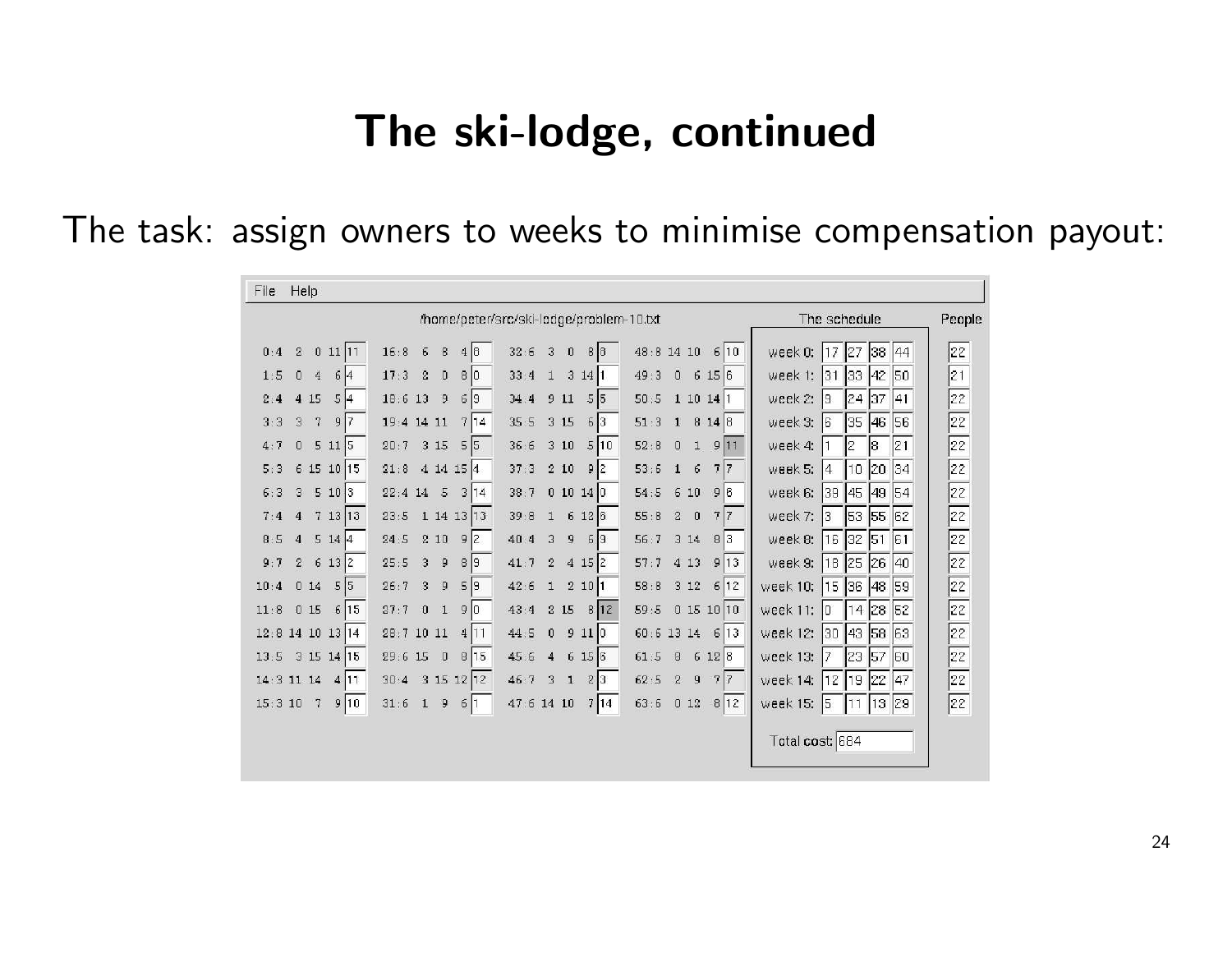# The ski-lodge, continued: an EA

Representation: 64 integers:  $c_i$  = week for owner i Initialisation: give each owner one of his three preferences Repair procedure:

- for each owner in turn, unassign if necessary
- for each week, check if there are free appartments:
	- – $-$  if just one, find the best-fitting unssigned owner
	- – $-$  if just two, find the best-fitting pair of owners
	- – $\overline{\phantom{\bullet}}$  if more, let crossover and mutation deal with it
	- – $-$  for  $1000$  tries, try swapping two assignments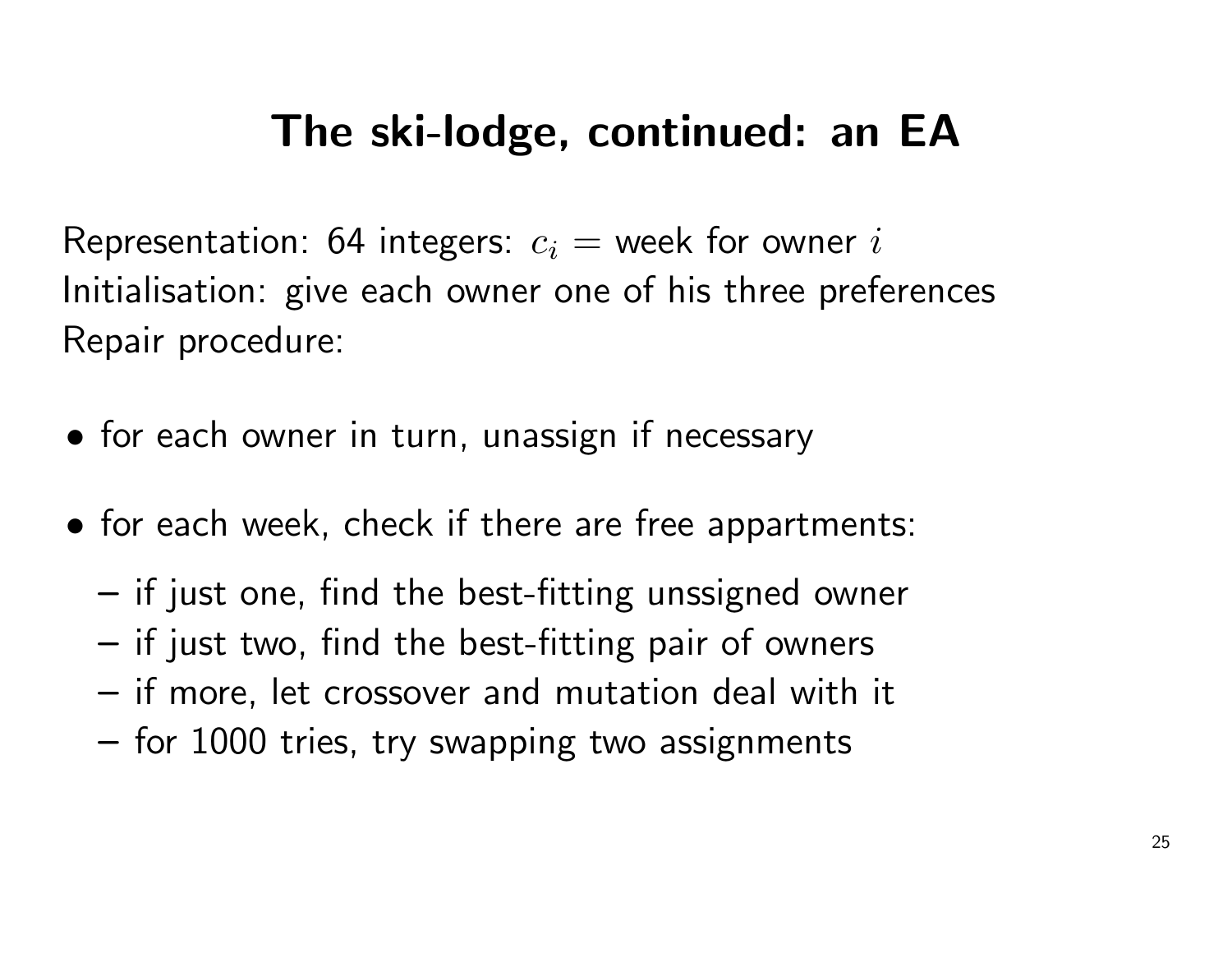#### The ski-lodge, continued

The GA used, in Java:

- $\bullet\,$  population size  $=100$
- tournament selection, size 2
- one iteration: choose two parents; create one child by one-point crossover; mutate two genes to be <sup>a</sup> random one of the given owner's choices; apply repair procedure; child overwrites highercost parent if of  $\leq$  cost
- run for up to 50,000 iterations (about <sup>25</sup> seconds on modest PC)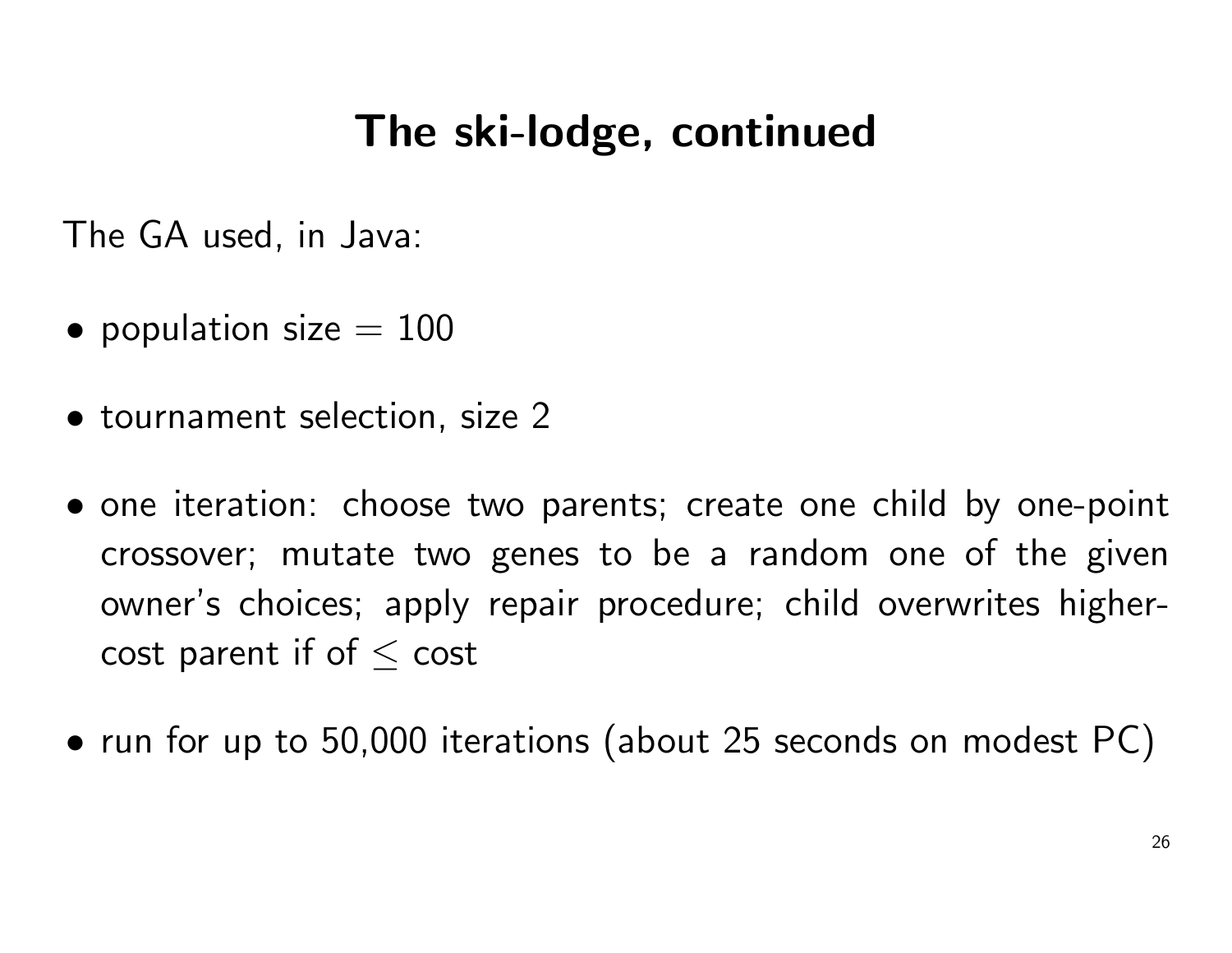#### The ski-lodge: some results

|         |      |     |      | Average |
|---------|------|-----|------|---------|
| Problem | Size | Min | Max  | 25 runs |
| 01      | 344  | 641 | 707  | 667.48  |
| 02      | 337  | 404 | 457  | 415.88  |
| 03      | 338  | 450 | 502  | 479.92  |
| 04      | 351  | 732 | 1616 | 1362 68 |
| 05      | 315  | 304 | 308  | 305.76  |
| 06      | 328  | 360 | 392  | 373.84  |
| 07      | 347  | 730 | 842  | 787.76  |
| 08      | 326  | 481 | 493  | 484.12  |
| 09      | 316  | 404 | 412  | 406.00  |
| 10      | 351  | 684 | 1604 | 1164.20 |
| 11      | 320  | 386 | 408  | 393.04  |

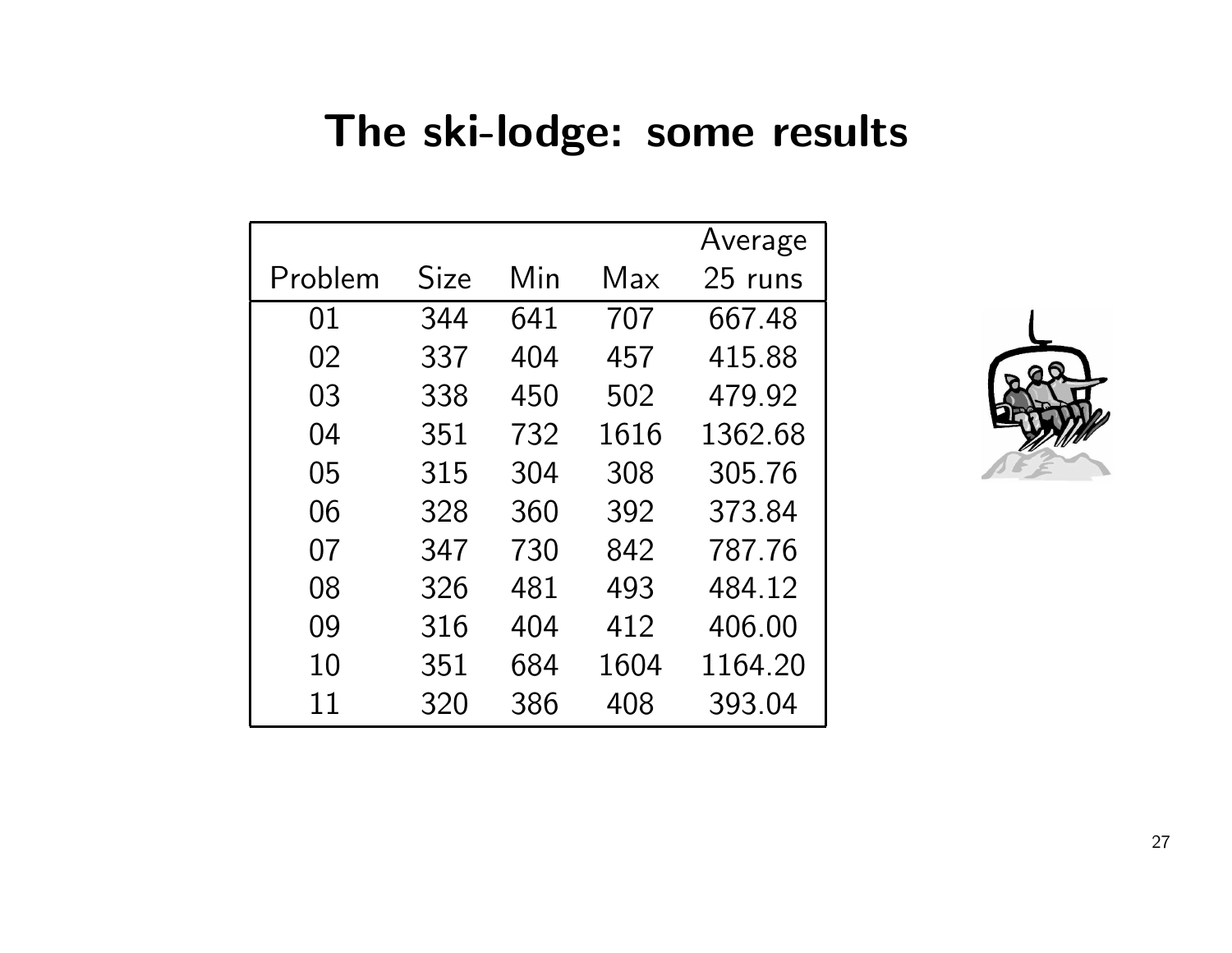#### The ski-lodge EA: some observations

- $\bullet$  more variation on "tight" problems (size close to  $16 \times 22 = 352$
- crossover matters off:  $\Rightarrow$  worse
- two-point crossover worse than one-point
- $\bullet$  larger tournament size:  $\Rightarrow$  worse
- $\bullet$  two children per mating:  $\Rightarrow$  worse
- child overwrites if of  $<$  cost:  $\Rightarrow$  worse
- $\bullet$  mutating  $1$  gene, or  $3$  genes:  $\Rightarrow$  worse
- $\bullet\,$  popsize  $50$  or  $150\colon\Rightarrow$  worse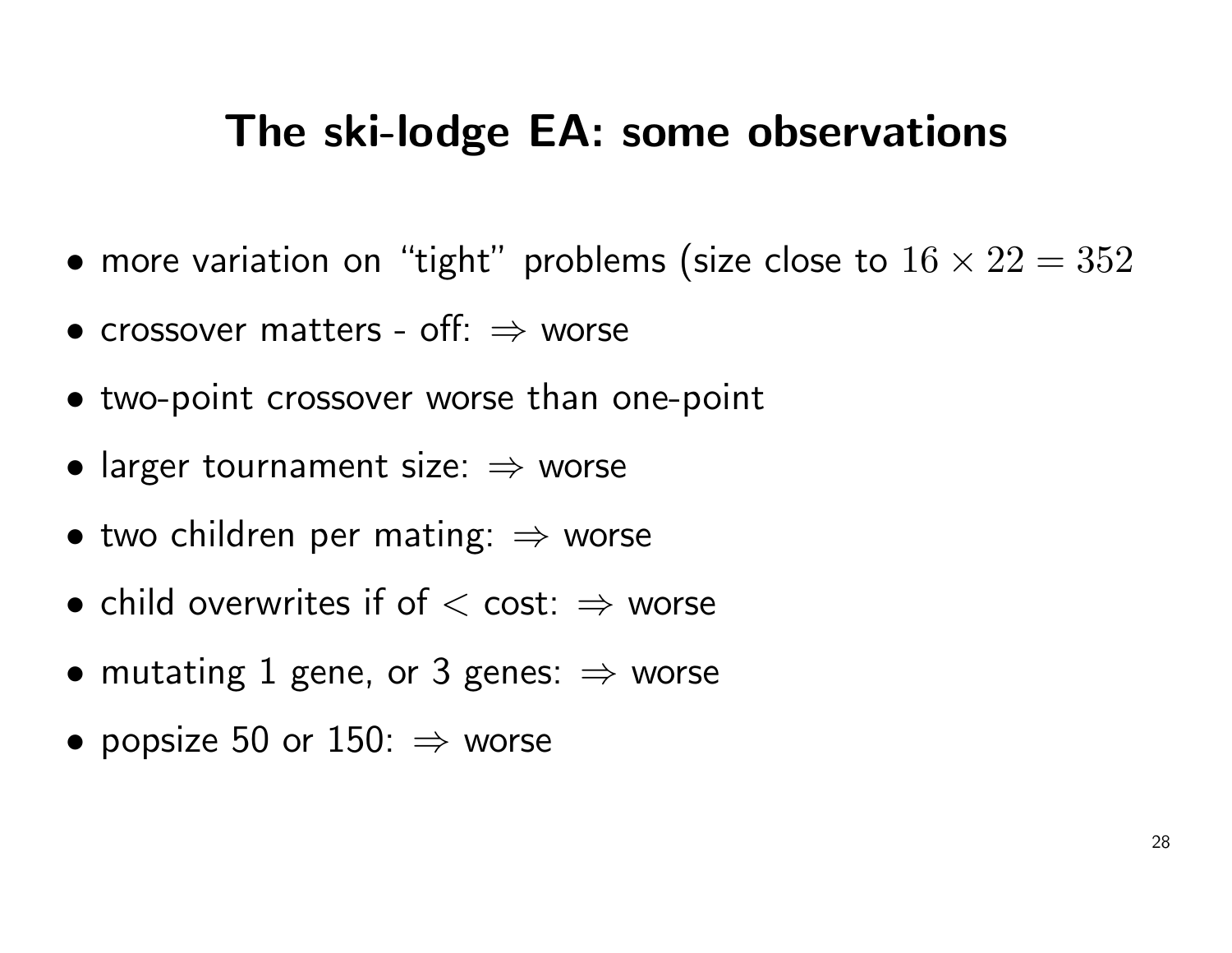### The ski-lodge: more observations

A well-tuned simulated-annealing algorithm does <sup>a</sup> little worse than the EA - on every problem!

Results can sometimes be improved: <sup>a</sup> different EA does better on the "tight" problems, worse on the others

75 students each implemented an EA: permutation-based ones performed somewhat worse

Source code, problem generators, results etc at: http://www.dcs.napier.ac.uk/~peter/ski-lodge/

A good EA is important – for setting compensation rates!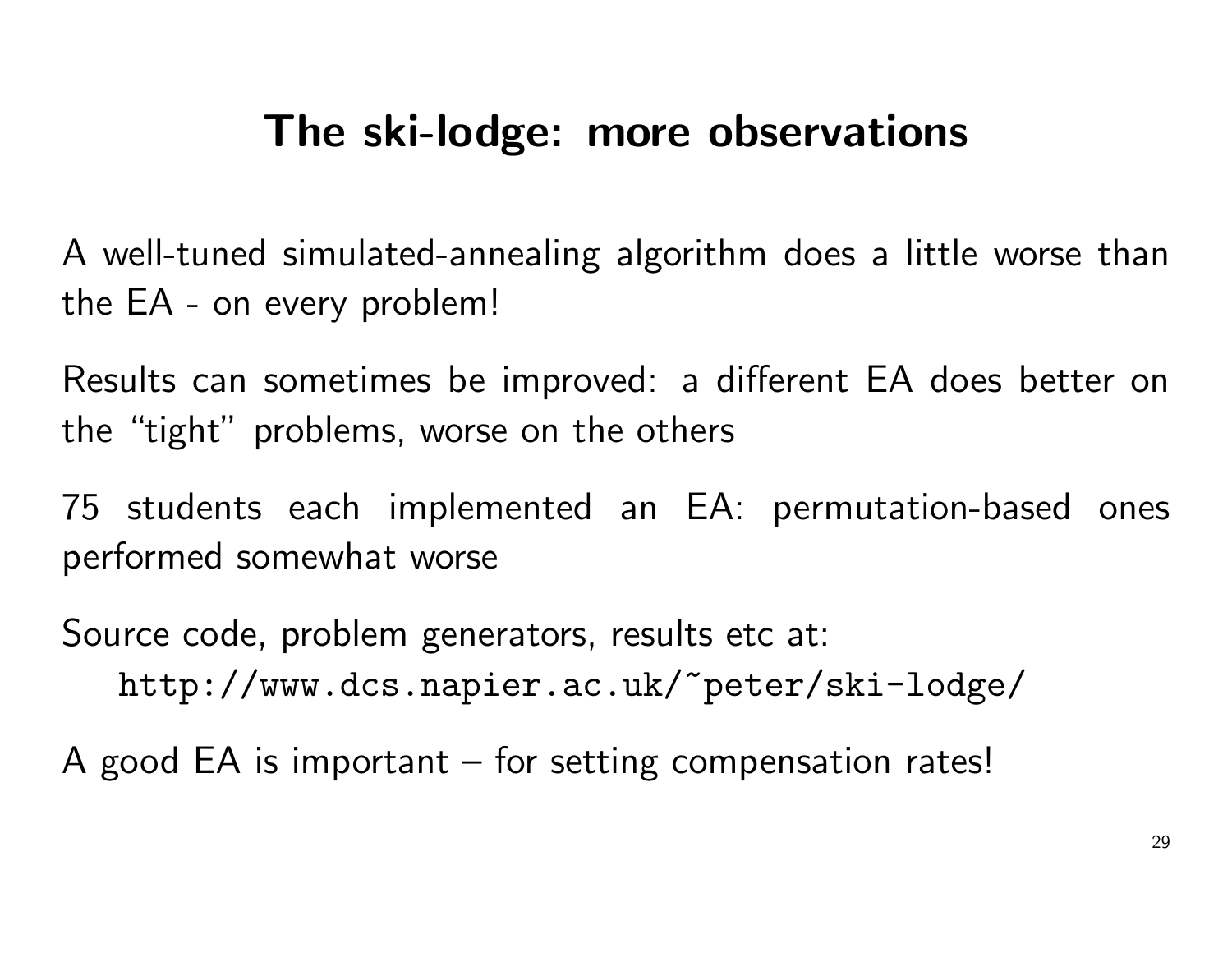# EAs and constraint satisfaction

Example: graph coloring

- color the nodes using as few colors as possible
- edge ends must have different colors
- $\bullet$  eg: nodes  $=$  events,  $\mathsf{colors} = \mathsf{times}$ lots
- $\bullet$  or: nodes  $=$  radio stations,  $\mathsf{colors} = \mathsf{frequency}$

http://www-unix.mcs.anl.gov/~benson/dsdp/

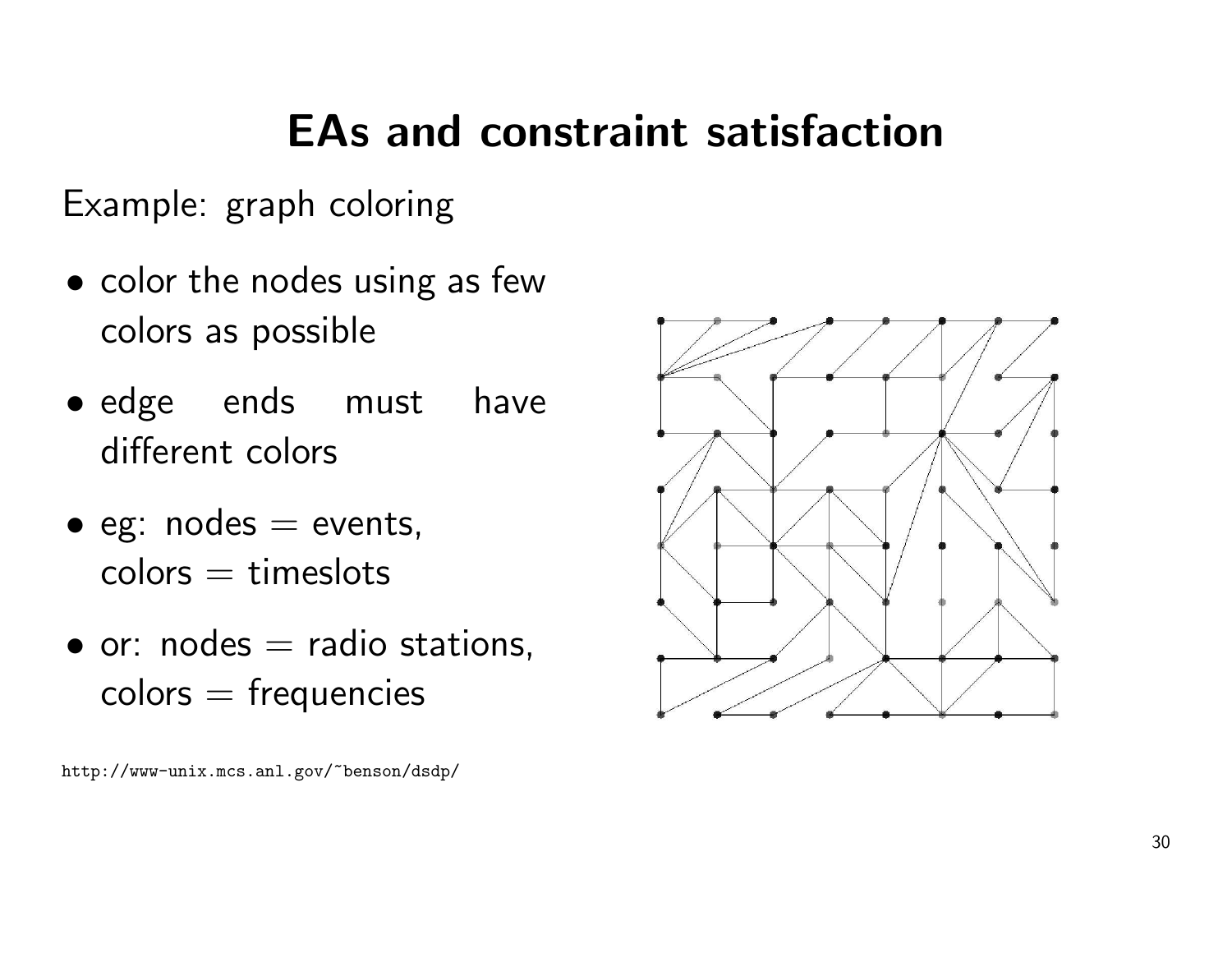# Constraint satisfaction generally

- Given: a set of variables  $x_1, x_2, \ldots x_n$ 
	- $\;$  the possible values for each  $x_i$
	- constraints (disallowed value combinations)
	- Find: an assignment that obeys all constraints (or maybe the best assignment)

Common non-EA techniques:

- chronological backtracking with forward-checking
- forward-checking with constraint-directed backjumping (Prosser 93)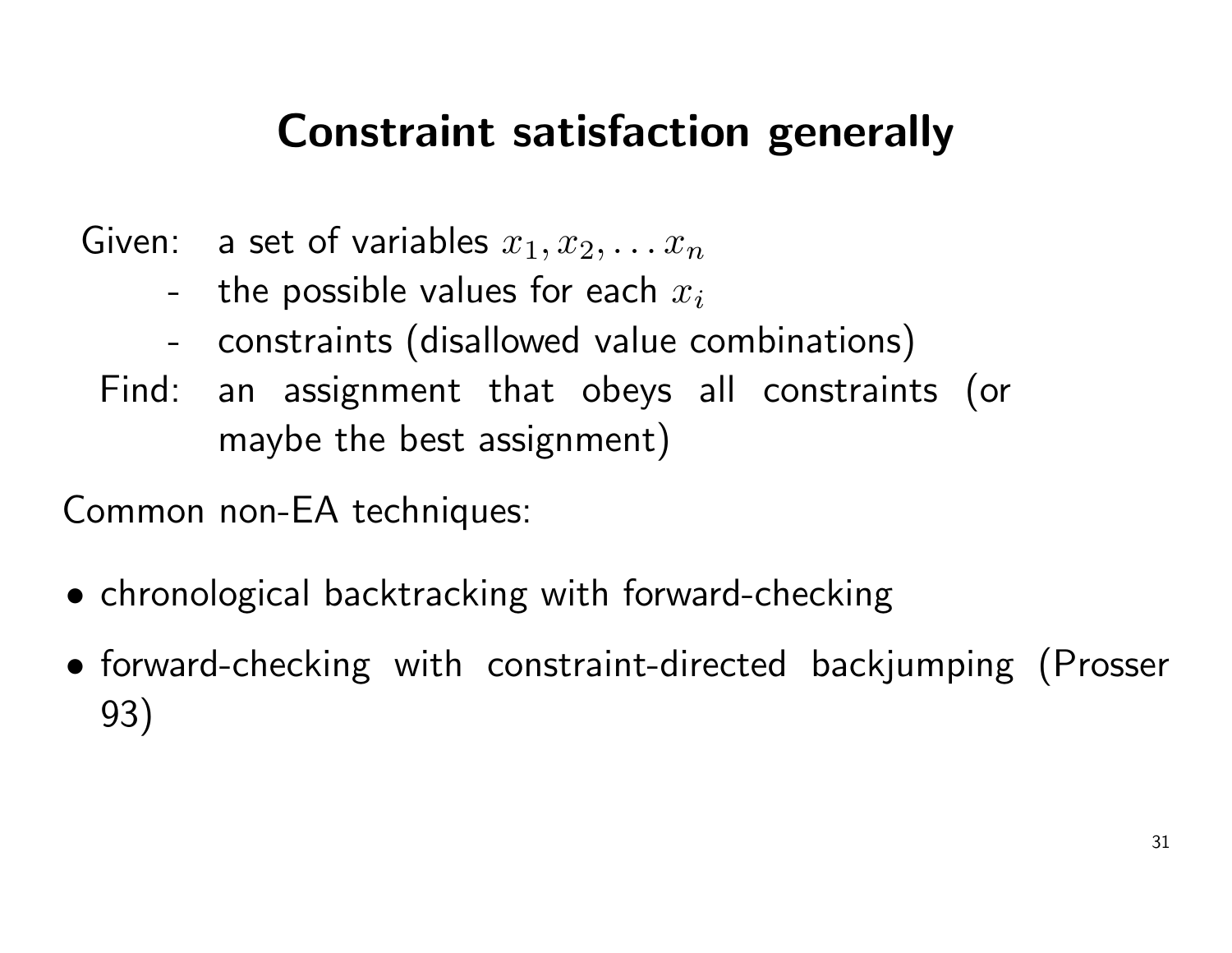# EA approaches to constraint satisfaction

 $n$  variables  $\Rightarrow$  chromosome  $c[]$  of length  $n$ 

Integer representation:  $c[i]$  is the value of variable  $x_i$ 

Order representation:  $c[]$  is a permutation of  $1 \cdots n$ 

To decode: consider each variable in turn, in the order given

- find an allowed value for it
- backtrack as necessary
- $\,$  no legal assignment  $\Rightarrow$  lousy fitness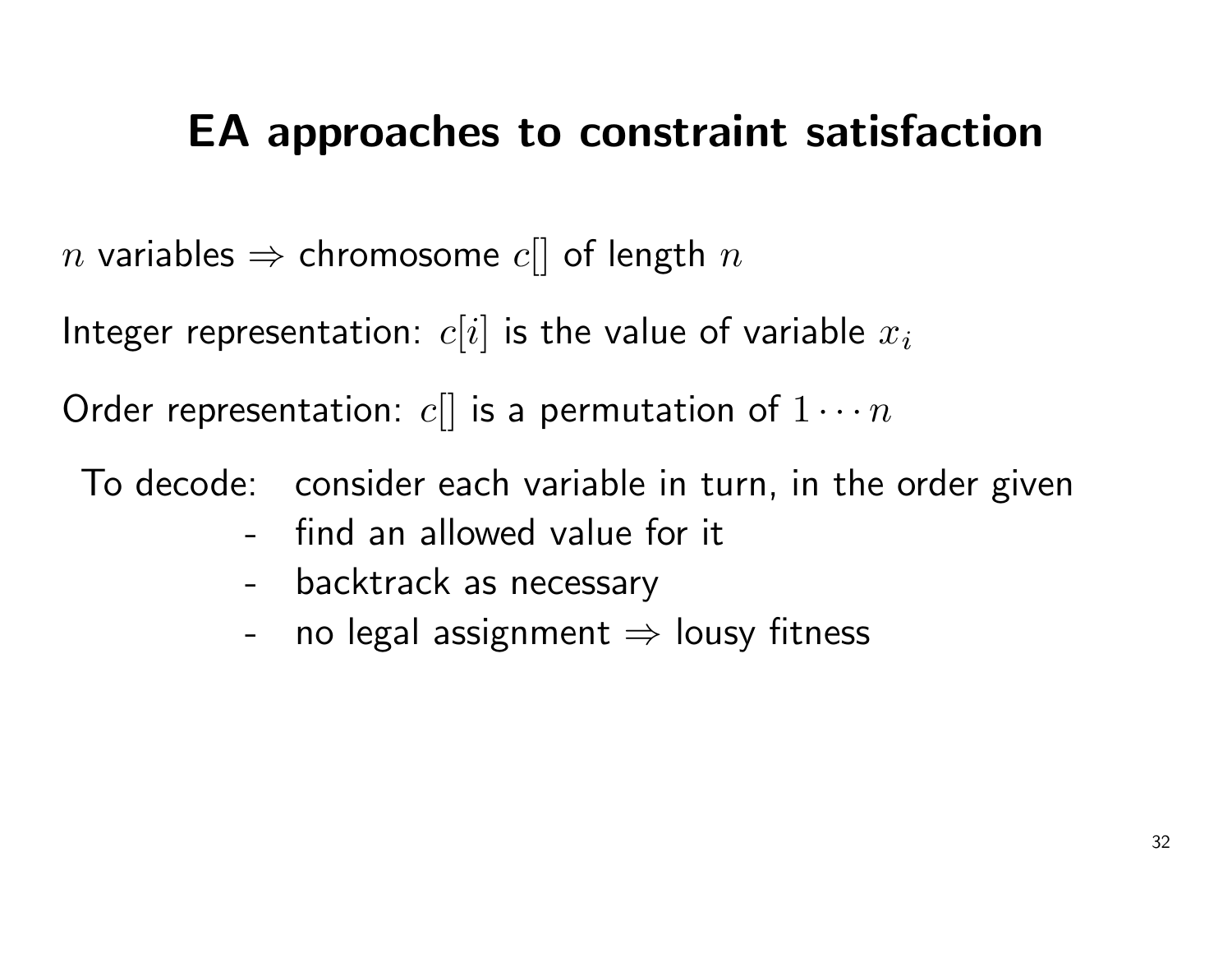# Paredis's Co-evolutionary EA (94-95)

Two populations:

assignment: integer representation; population is evolved; fitness based on how well the member solves <sup>a</sup> sampling of constraints

constraint: all the constraints; population not evolved; member fitness depends on the assigments it manages to defeat

Fitnesses continually updated by encounters between members of the two populations, chosen by linear ranking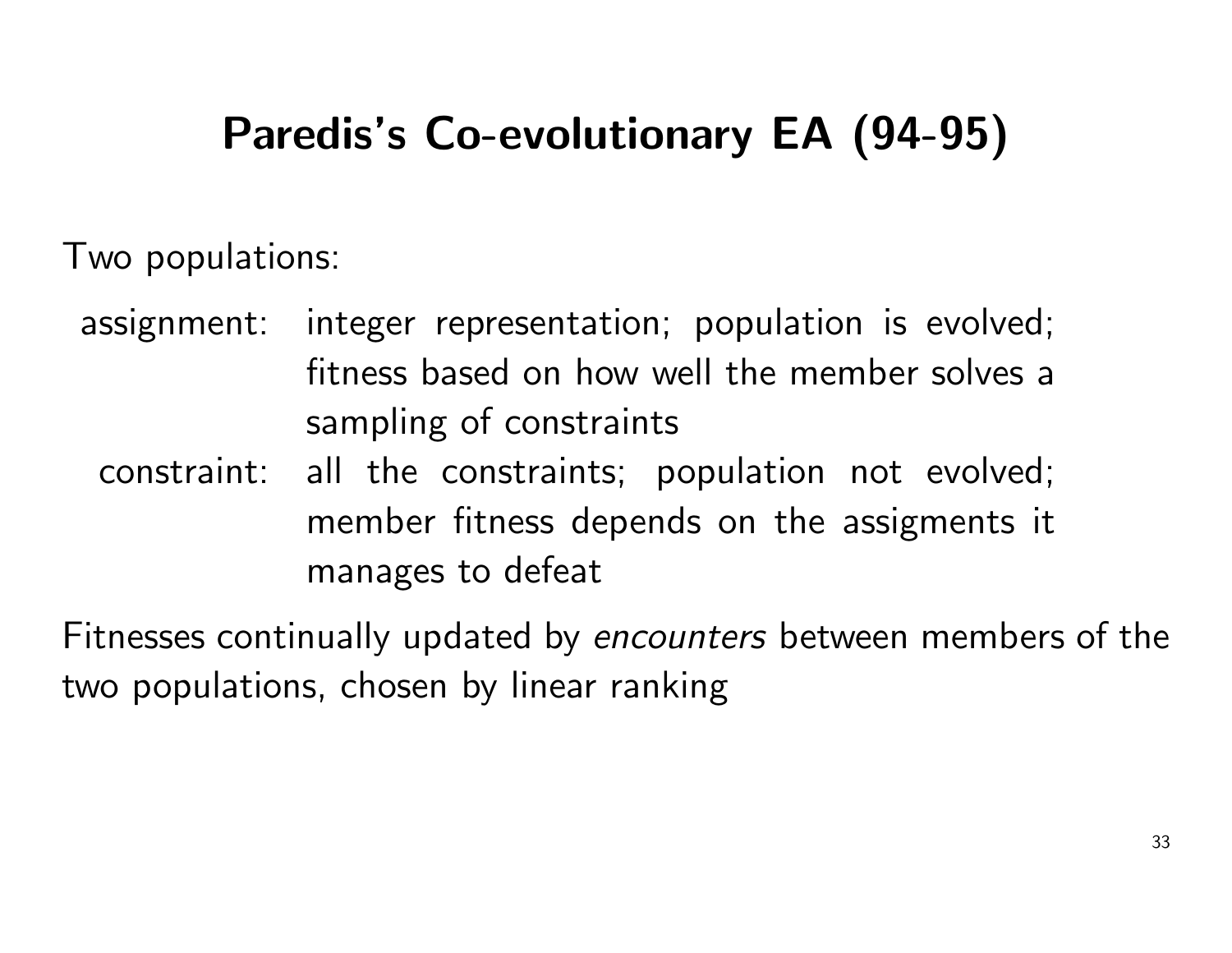# Stepwise adaptation of weights (Eiben et al 95-98)

Adds a vector of weights, one per constraint. All weights initially 1.

Let  $v_{ij} = 1$  if there is a violation caused by  $x_i$  and  $x_j$ , else  ${\bf 0}$ 

 ${\sf Fitness}=$  $=\sum_{i,j} w_{ij}v_{ij}$  – big means bad

Every  $\Delta T$  iterations (typically 250):

- find best (lowest fitness) member
- --  $\;$  for each constraint violated by it:  $w_{ij} = w_{ij} \! + \! 1$
- re-evaluate every member

Zooming adaptation (van Hemert 02): like stepwise adaptation, but there is <sup>a</sup> separate weight for each disallowed pair of values.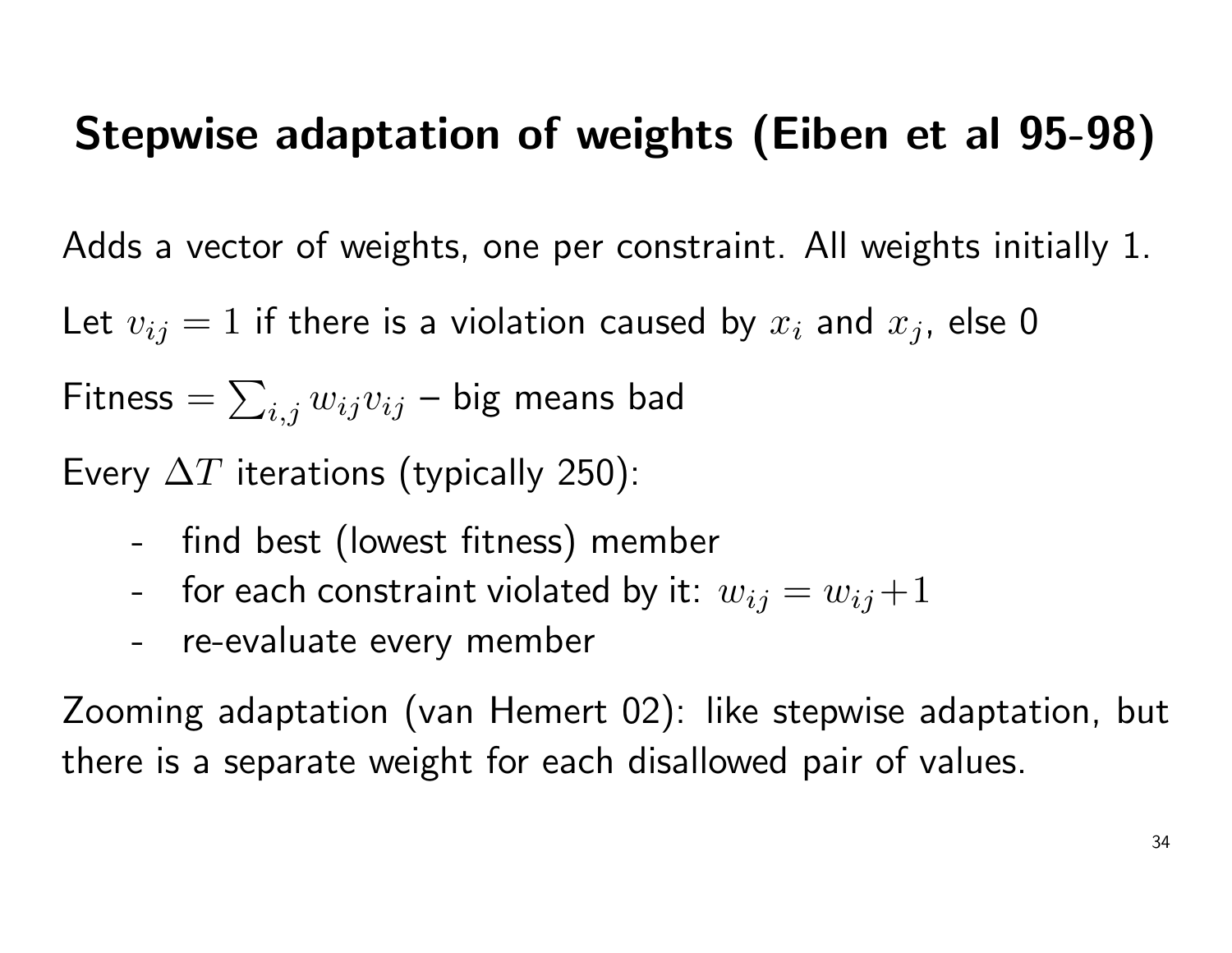# Some other EAs

Falkenauer's grouping GA (92-94):

- mainly for graph-coloring and grouping
- chromosome: eg nodes=ABBACBA : groups=BAC group part used to handle violations
- fancy crossover, mutation and inversion

Dozier's Microgenetic Iterative Descent (93-95):

- elaborate representation, tracks violations by variables so that it "can know when to quit"
- tracks which variables are most troublesome
- weights 'nogoods' (disallowed value combinations)
- fitness somewhat like stepwise adaptation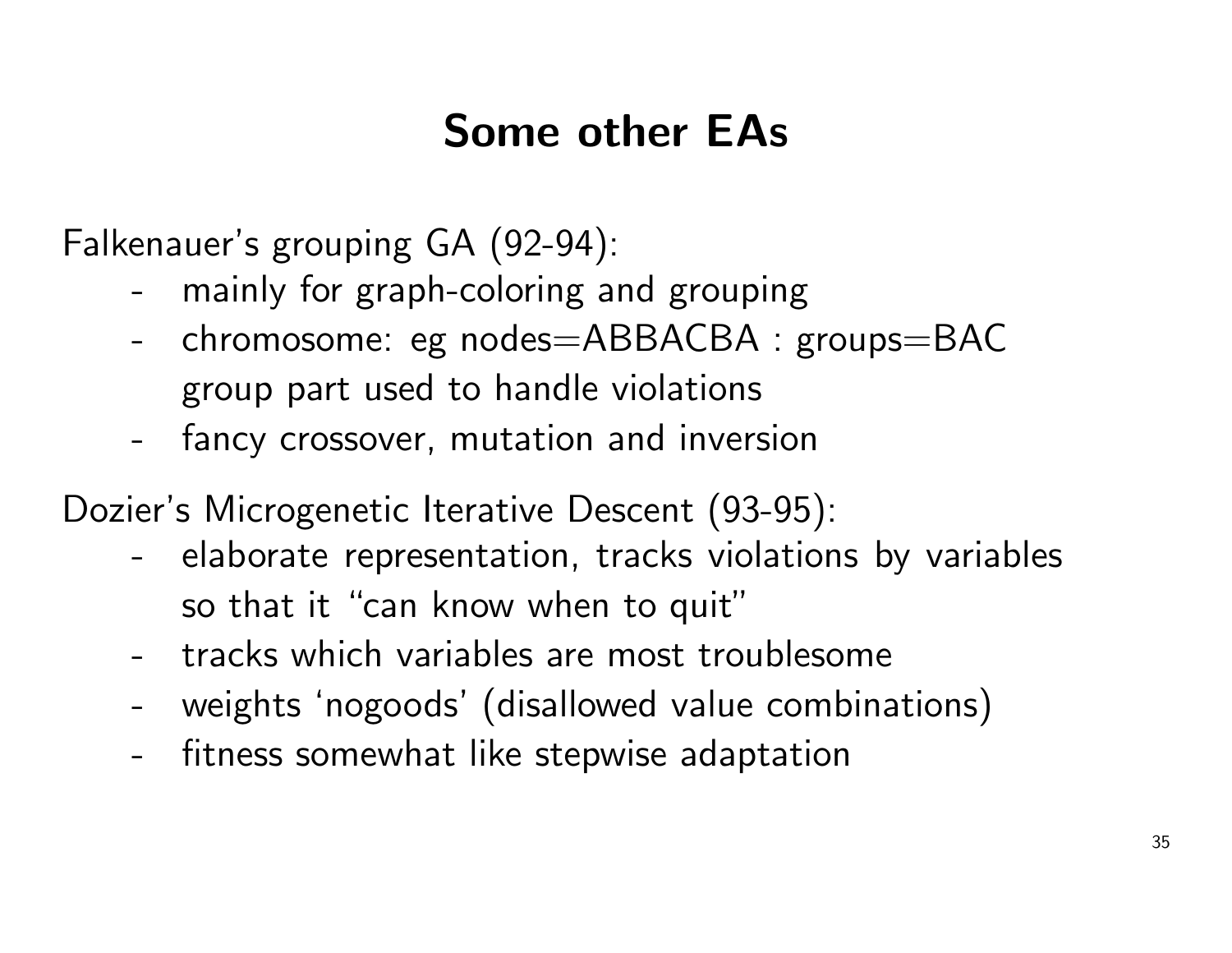# Performance (thanks to Jano van Hemert)

On 1000-variable problems of varying constraint density and tightness (randomly created, not all solvable):

- stepwise adaptation is fast and pretty good
- Dozier's MID is slower, <sup>a</sup> little better
- -- others are poorer
- .. but non-EA methods still win; and can handle much bigger problems too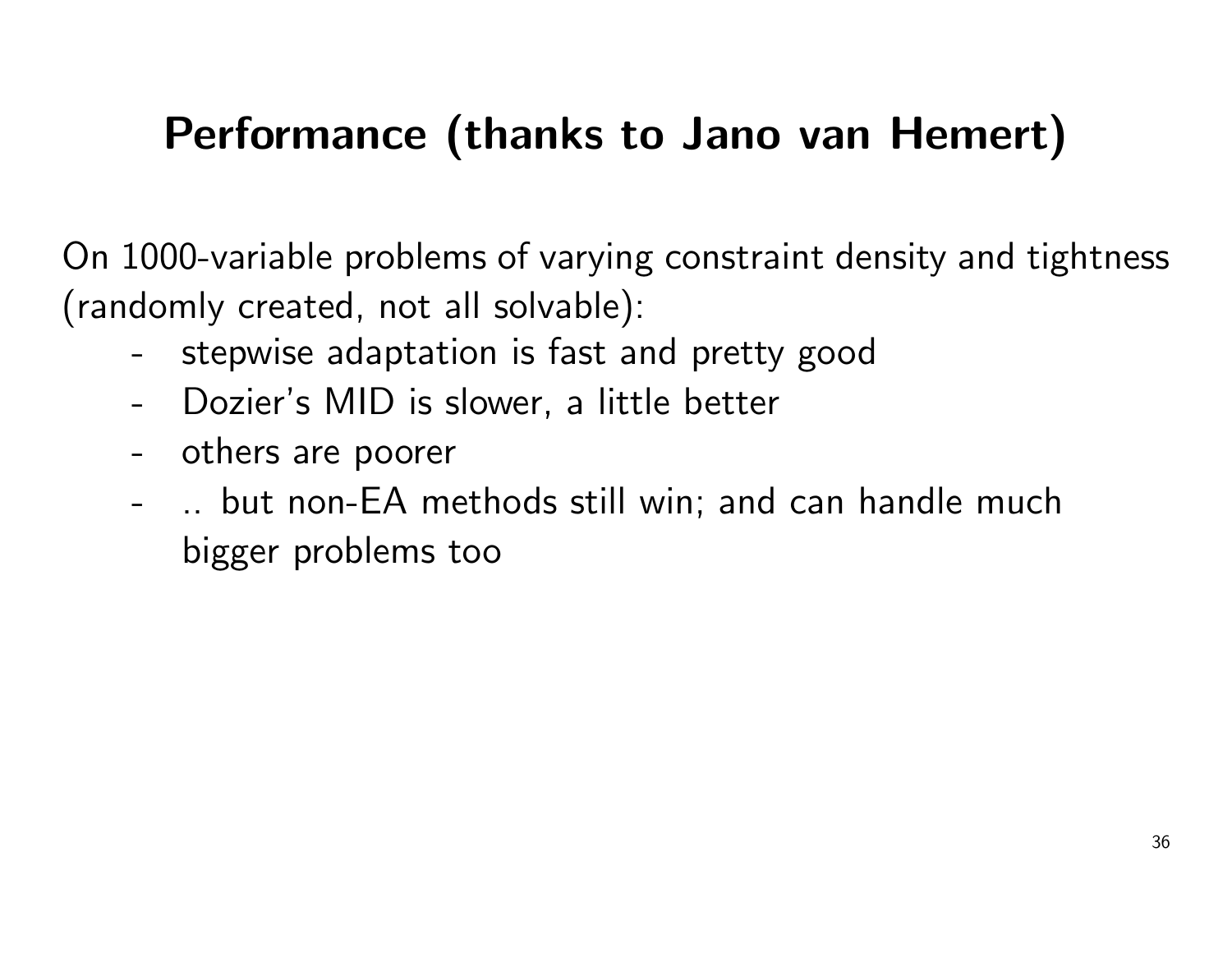# Vehicle routing with time windows (VRPTW)

Typically: one depot; lots of vehicles with known capacity; lots of customers each needing <sup>a</sup> delivery of some varying amount; each customer has a time-windows within which delivery must happen.

Vehicles must all return to depot by <sup>a</sup> given deadline.

Aims: minimise vehicles used (one per trip) andminimise total distance travelled

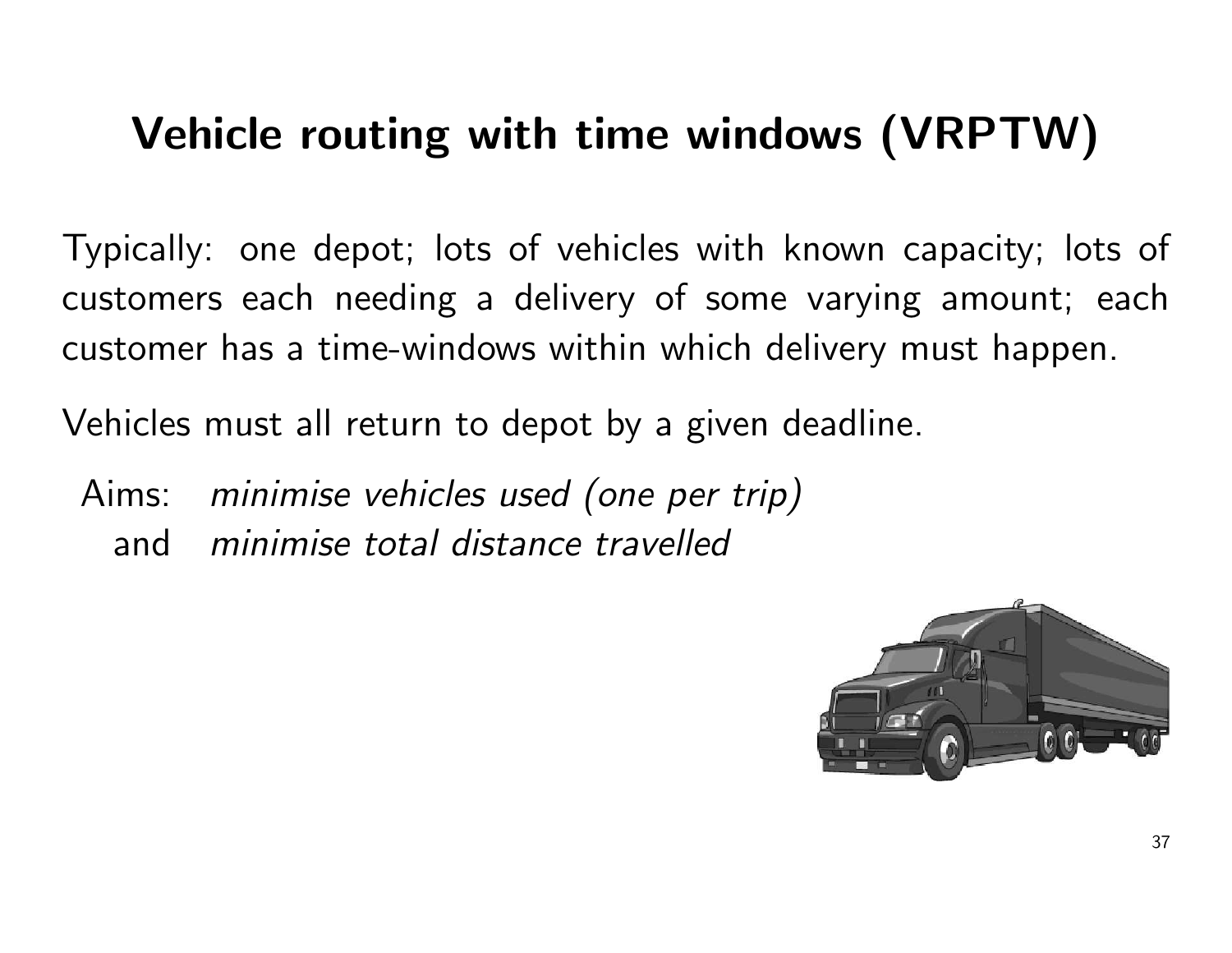#### VRPTW, continued



http://www.pratix.hu/OptOnline/Vrp/FlexGrid/VRPDescription.asp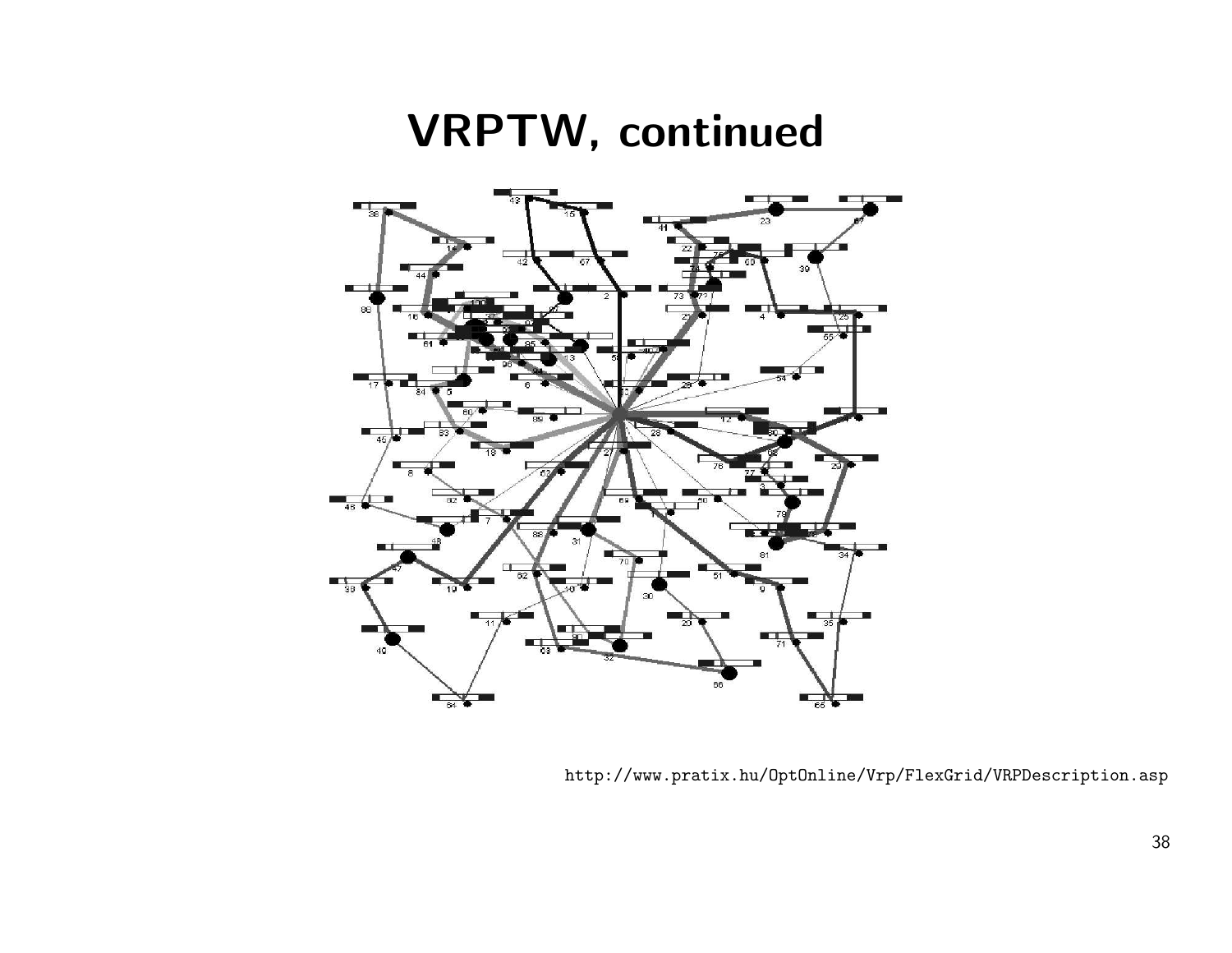# VRPTW, continued

Early ideas (Thangiah, 93-94):

- GA chooses sector angles only
- GA chooses cluster centres/sizes



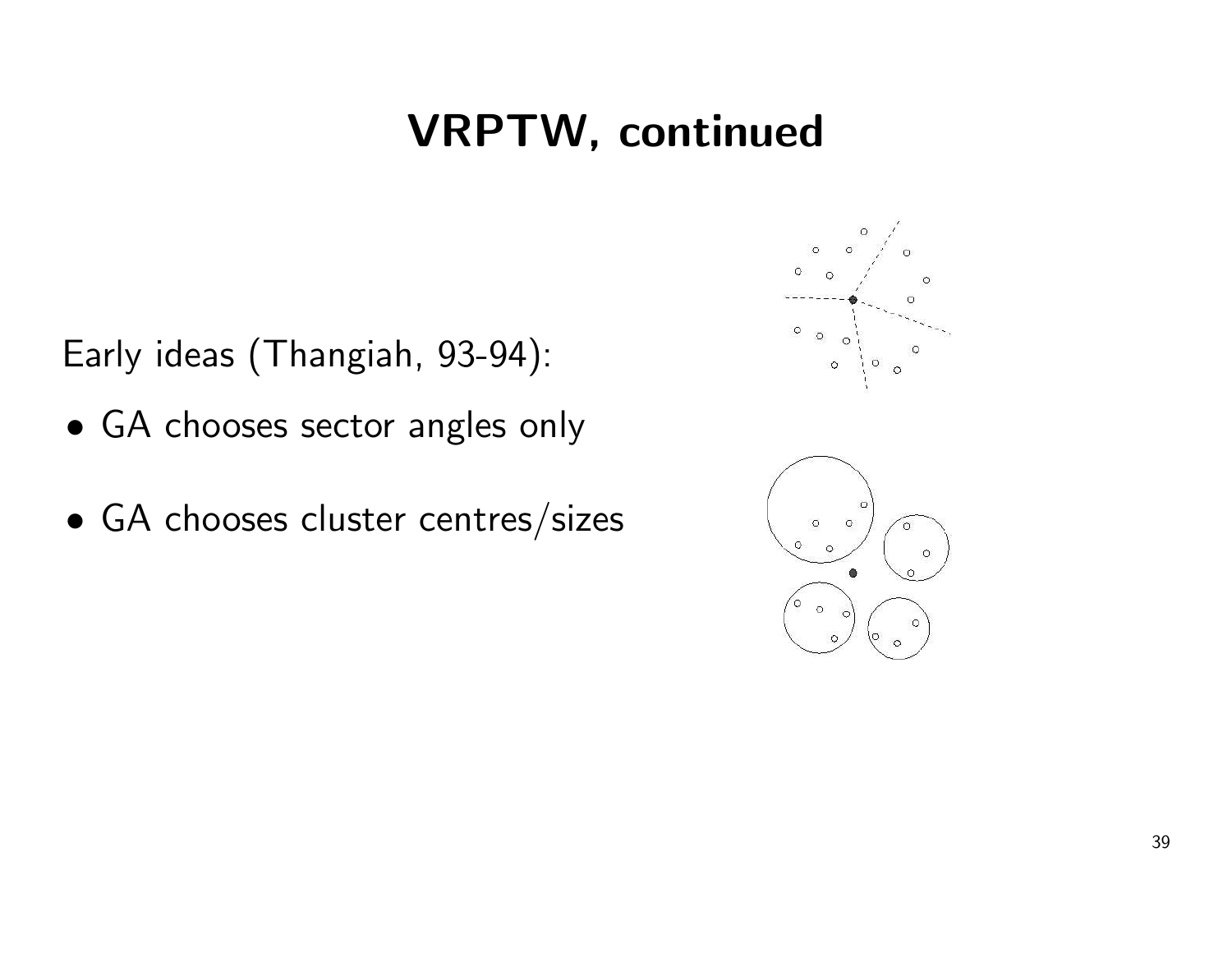#### VRPTW: the Solomon problems

- Six sets: R1 (12), R2 (11), RC1 (8), RC2 (8), C1 (9), C2 (8) see http://www.idsia.ch/~luca/macs-vrptw/problems/welcome.htm
	- $\mathsf{R}^{*}:100$  randomly-placed customers (same for all)
	- C<sup>\*</sup> : 100 clustered customers (same for all)
	- RC\* : 100 mixed random and clustered (same for all)
		- \*1 : tight time windows, small vehicle capacity
		- \*2 : wide time windows, large capacity

See http://www.fernuni-hagen.de/WINF/touren/inhalte/probinst.htm for problems with up to 1000 customers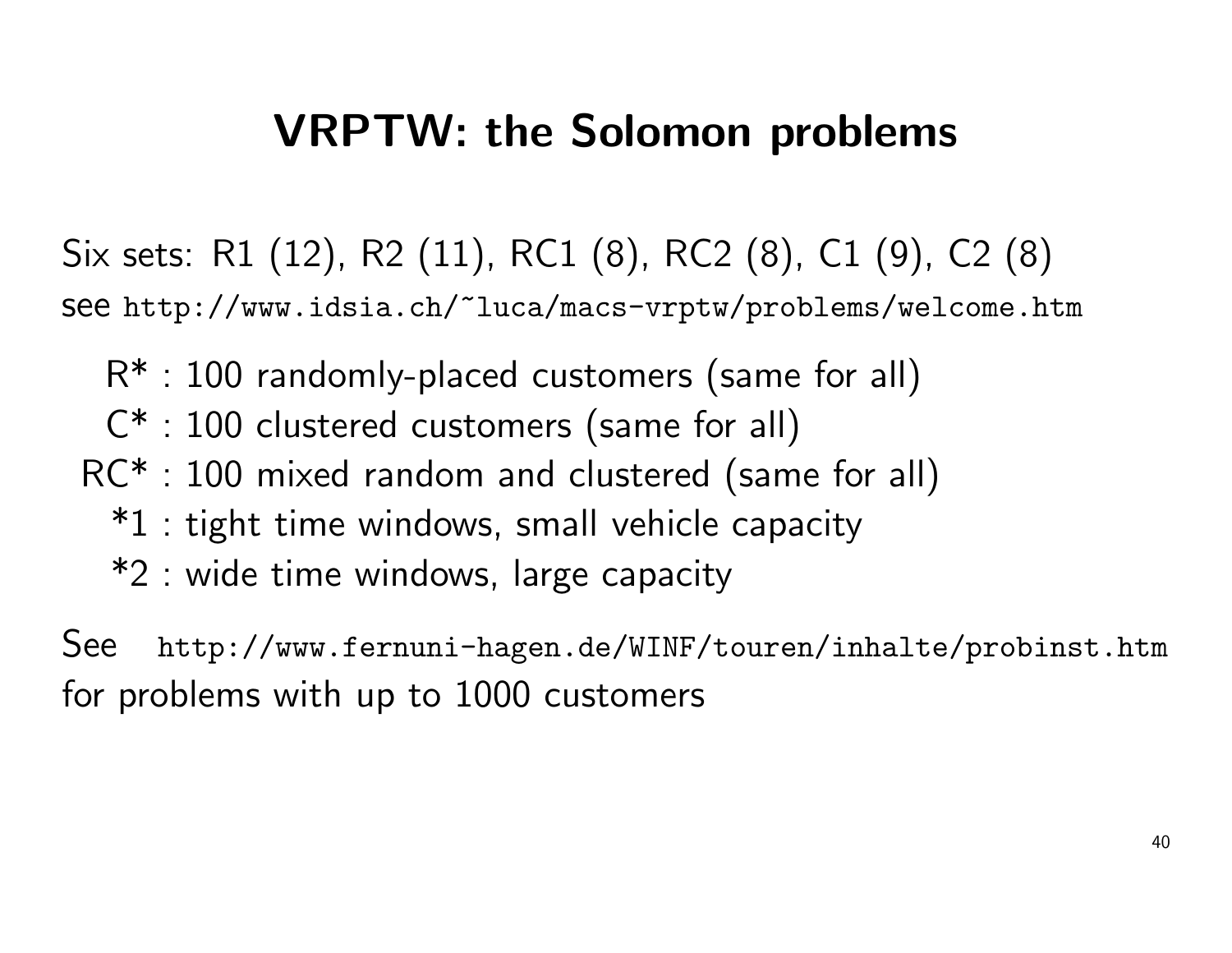# VRPTW: Gambardella's ant colonies 99

First: a basic TSP single ant-colony system:

- each ant is assigned to <sup>a</sup> random node, tries to build <sup>a</sup> tour:
	- –— with prob  $\,p\,$  choose highest-pheromone arc, else choose stochastically according to pheromone level. Level is decreased on chosen branch
	- – $\hspace{0.1mm}-$  repeat, until complete tour
	- – $-$  improve tour by local search
- best solution found is used to strengthen pheromone levels
- $\bullet$  restart with new ants, until tired/timed out/stagnant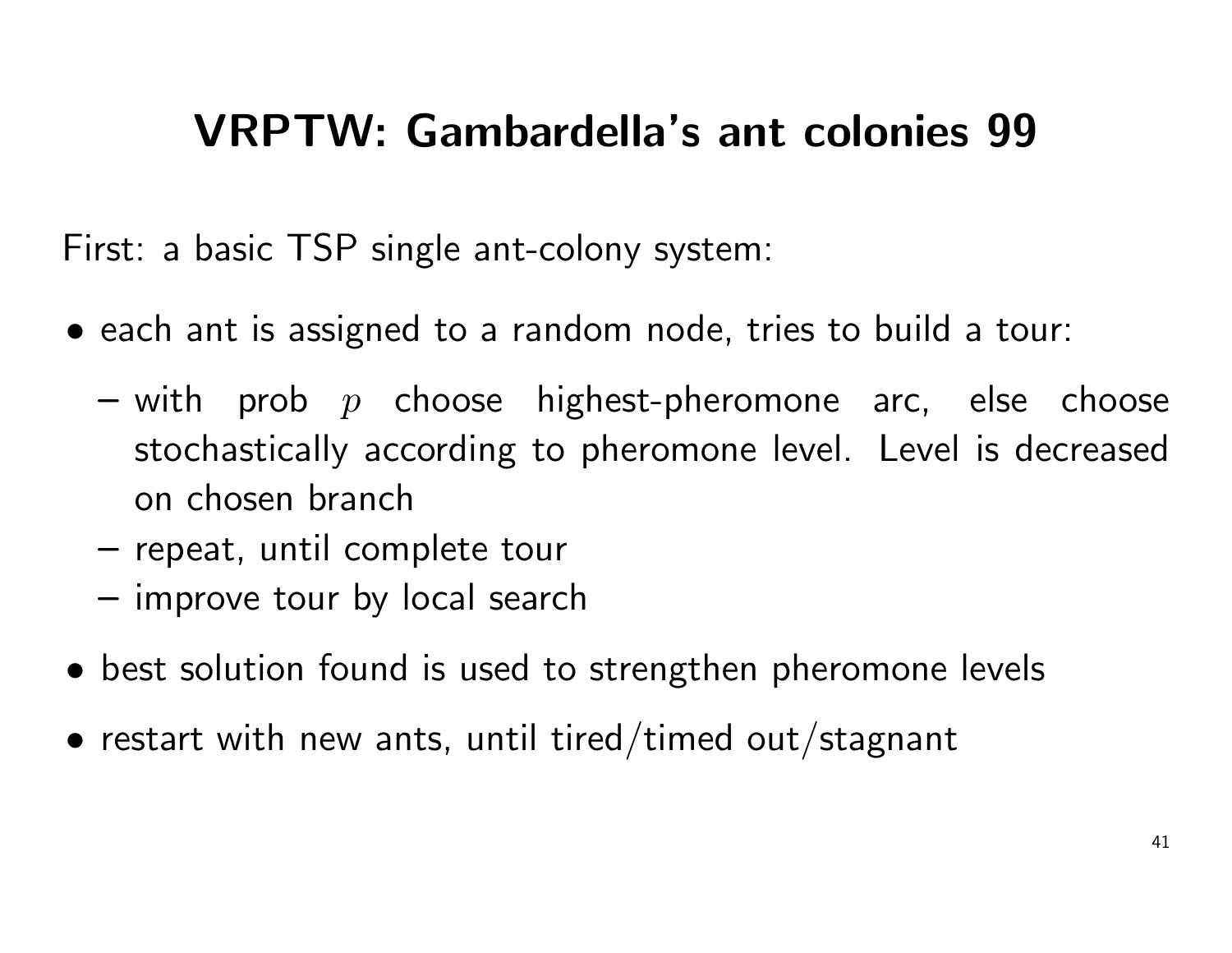#### VRPTW: two ant colonies

ACv aims to reduce vehicles, ACd aims to reduce total distance

```
(bestSofar, V) = localSearchResult();
repeat {
  start ACv with V-1 vehicles;
  start ACd with V vehicles;
  while ( both running ) {
    watch for improved bestSoFar;
    if ( bestSoFar needs < V vehicles )
    then stop both colonies;
  }
} until ( tired );
```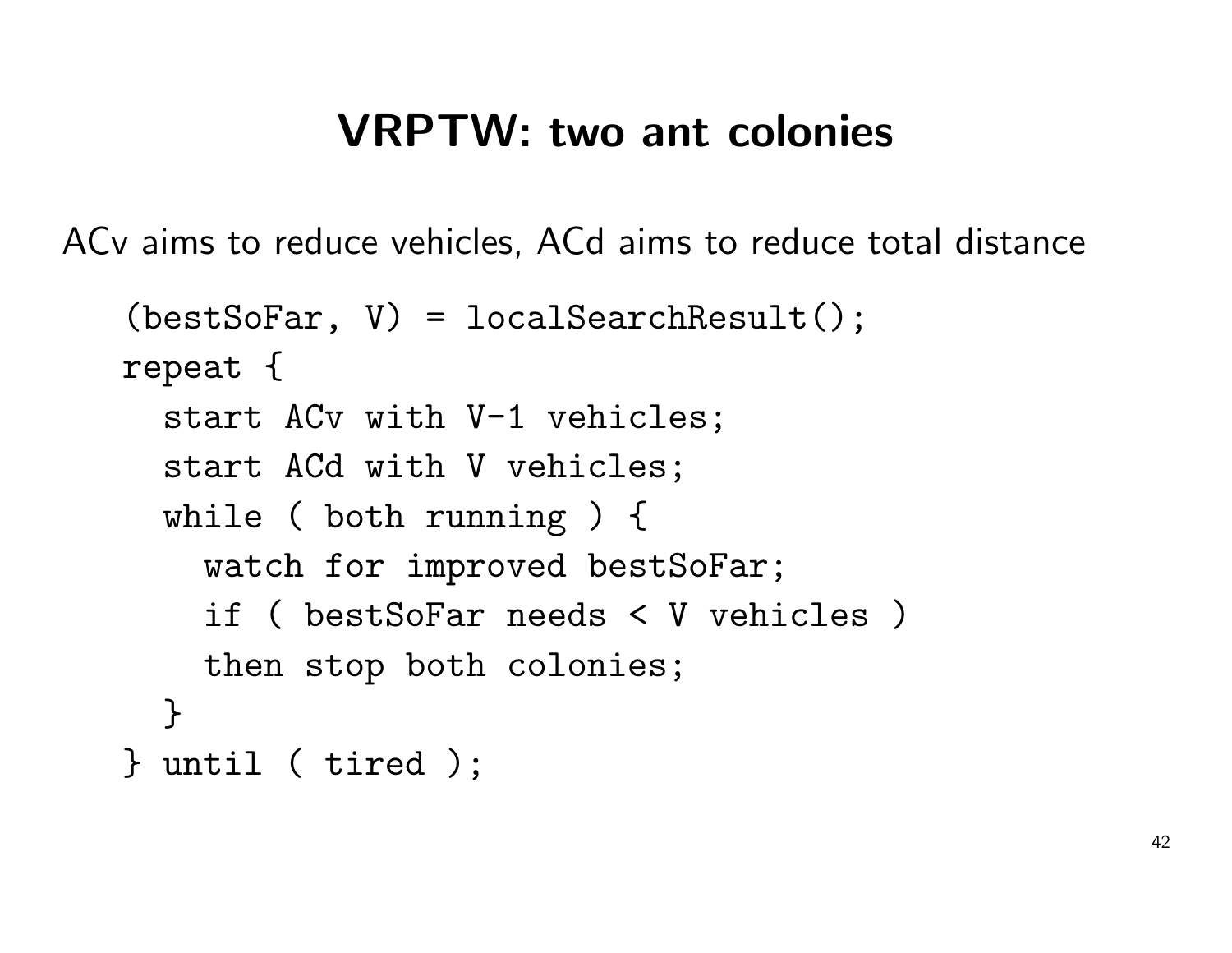# VRPTW: two ant colonies

ACv may build an incomplete tour – 'better' if it visits more customers. But it only anounces tours that visit all customers.

In ACv, best feasible and best incomplete tours are used to update pheromones.

Both ACv and ACd use <sup>a</sup> lot of local search, eg: for each customer there is <sup>a</sup> precompiled list of the 20 nearby customers.

Local search tries swaps and moves of customers between routes.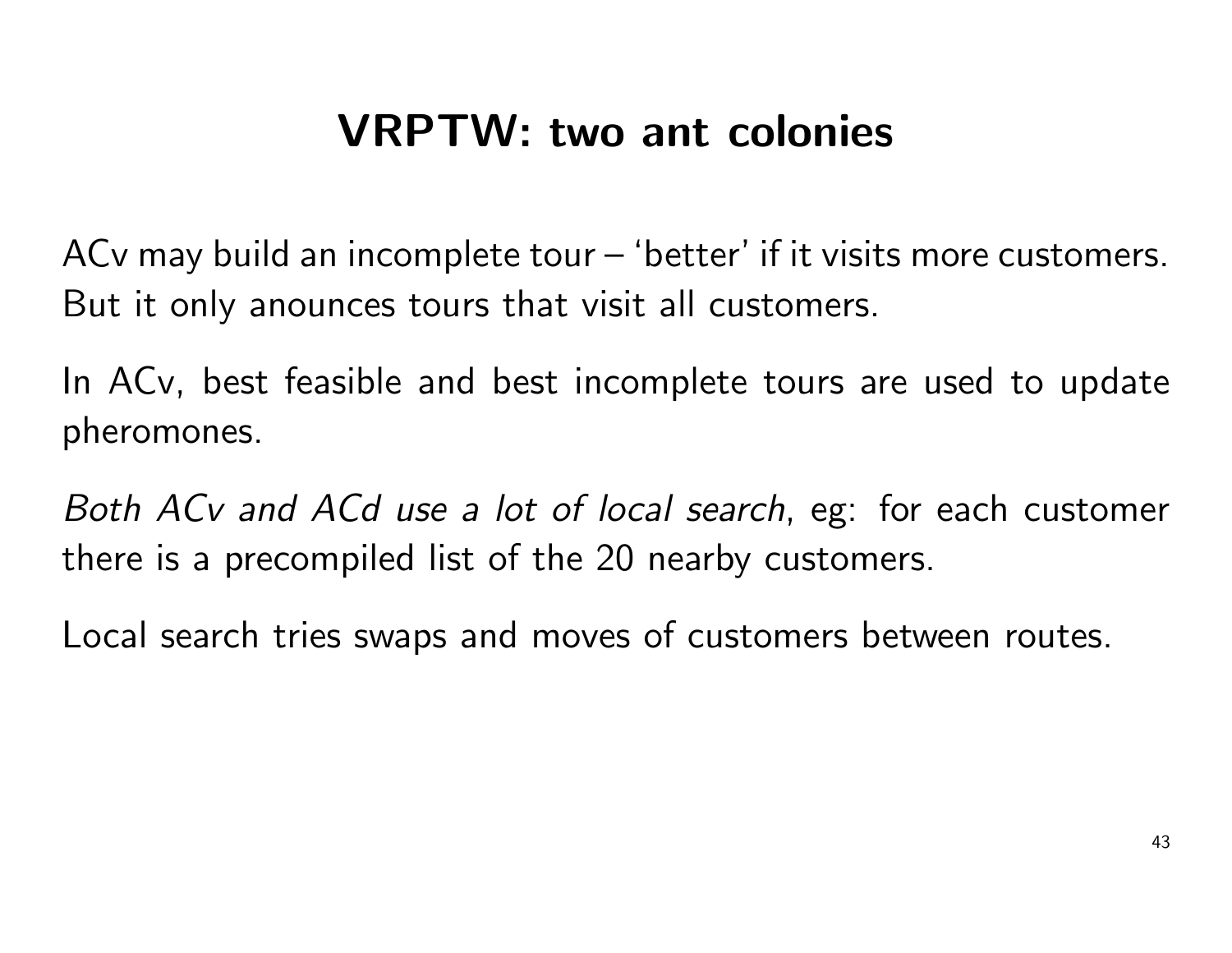### VRPTW: ant colonies

Results in 99 were good, eg R112: 9 vehicles, distance 982.14

Since then: many more forms of ant colony model – see 2004 book by Marco Dorigo

AntOptima (www.antoptima.com) is marketing solutions

Ant colony methods related to Rubinstein's simulated entropy approach http://iew3.technion.ac.il/~ierrr01/PAPERS/noisy.ps

But ... ant colonies not currently best on Solomon problems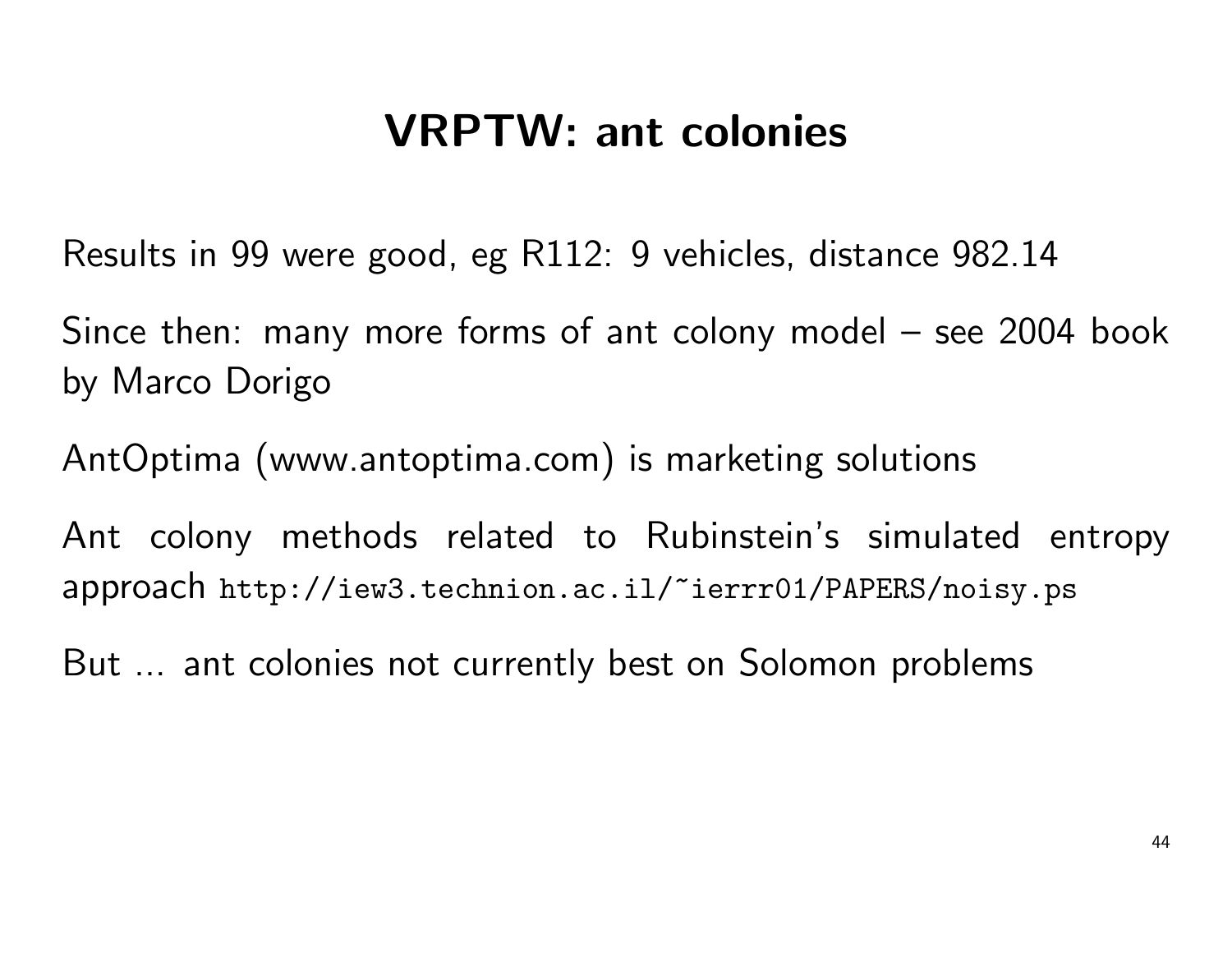#### VRPTW: comparisons on R1 (averaged)



45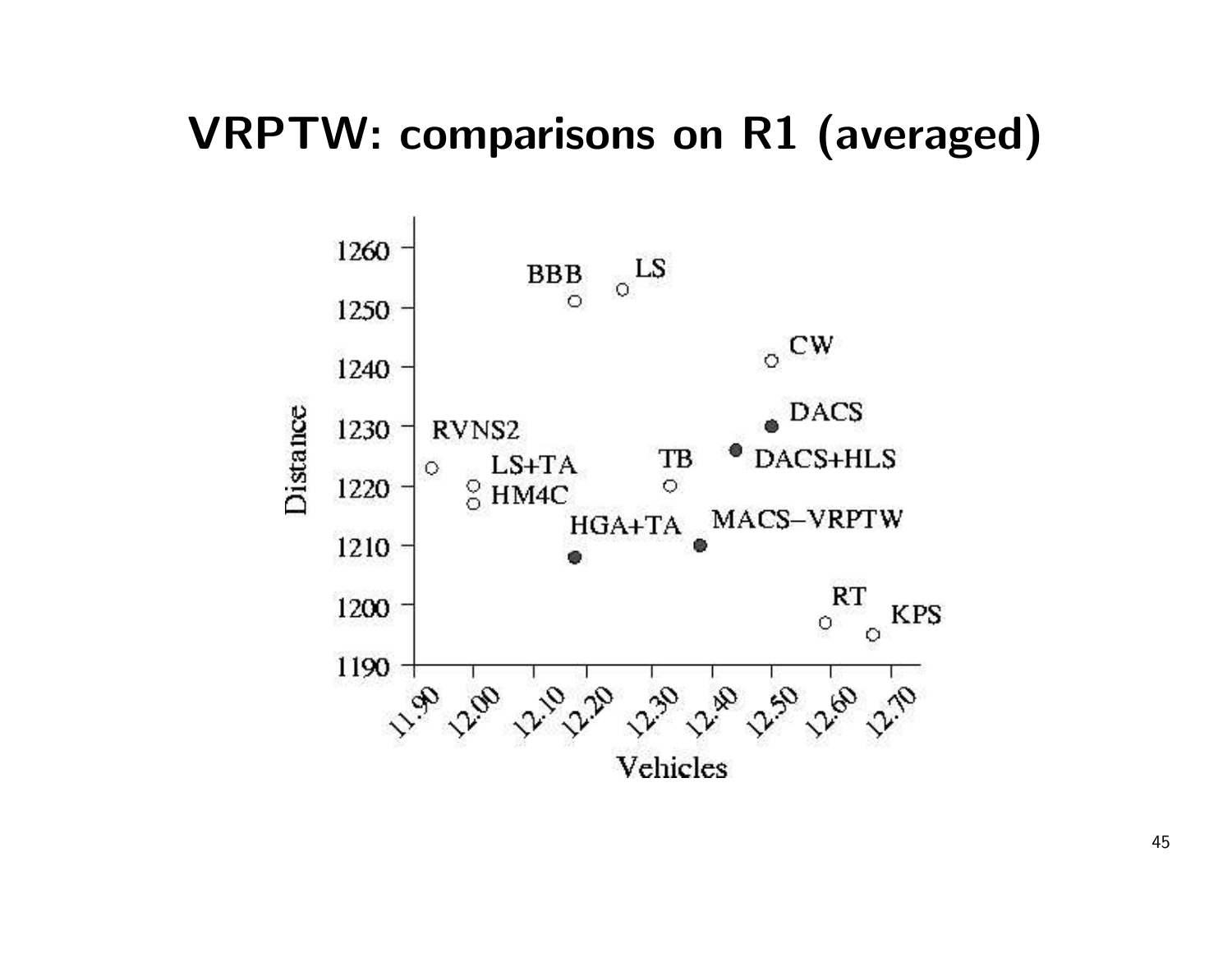# A recent idea: hyper-heuristics

Some objections to EAs and other heuristic search methods:

- they improve, but no guarantees
- poor understanding of worst-case behaviour
- they are often 'black box'
- lots of parameters, lots of design choices to make
- usually tested on small set of benchmark problems

Real users sometimes like simple heuristics instead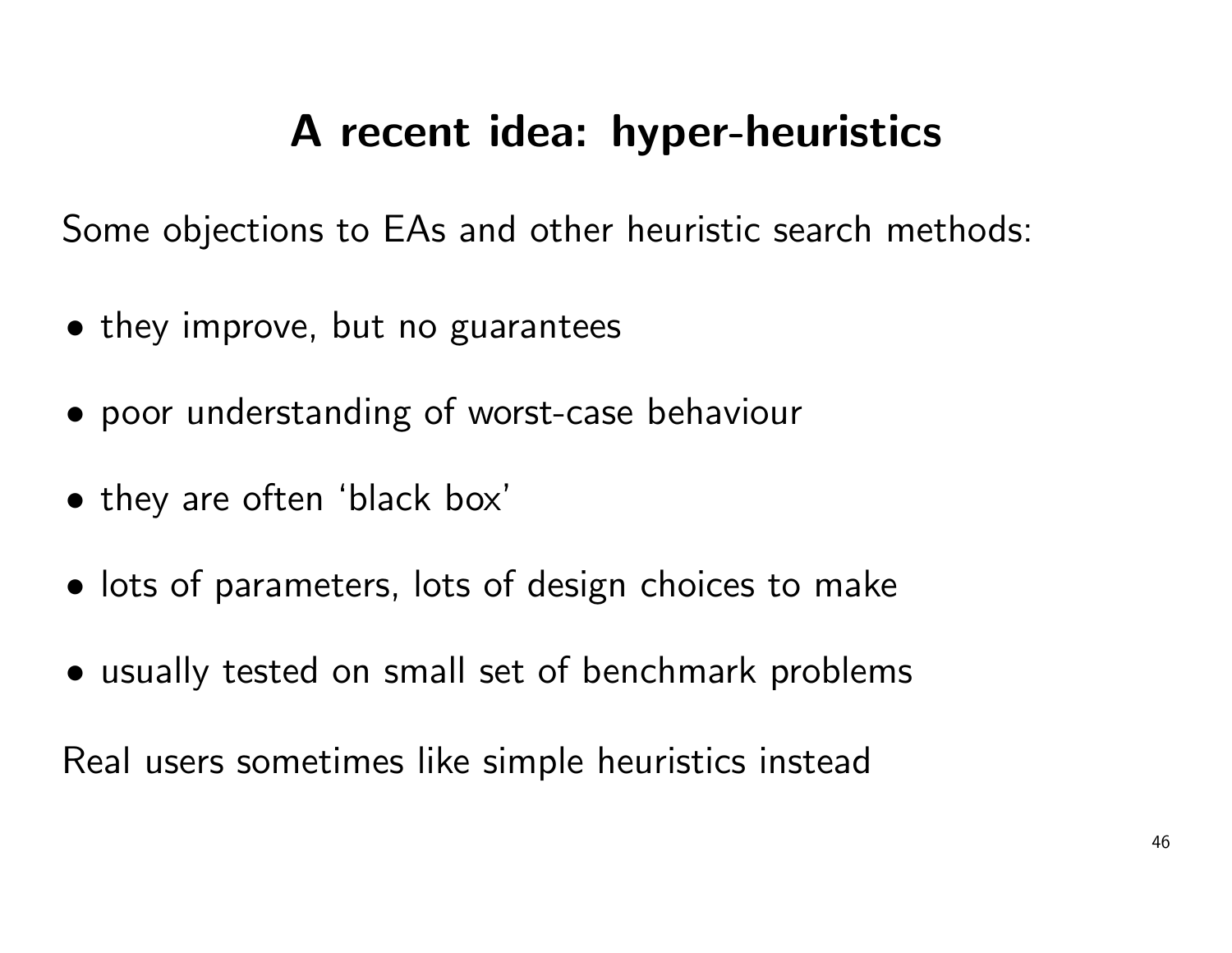#### .. but simple heuristics have flaws

Bin-packing: pack 12, 11, 11, 7, 7, 6 into bins of size 20. Best-fit:  $7+7+6$  exactly fills a bin but  $\Rightarrow$  suboptimal

Djang & Finch algorithm:

use largest items to fill <sup>a</sup> bin to <sup>&</sup>gt; capacity/3; for(i=0; i  $\le$  freeSpace; i++) { seek one item of size (freeSpace-i); else two items of size (freSpace-i); else three items of size (freeSpace-i); }

Good for 'hard' problems, terrible for easy problems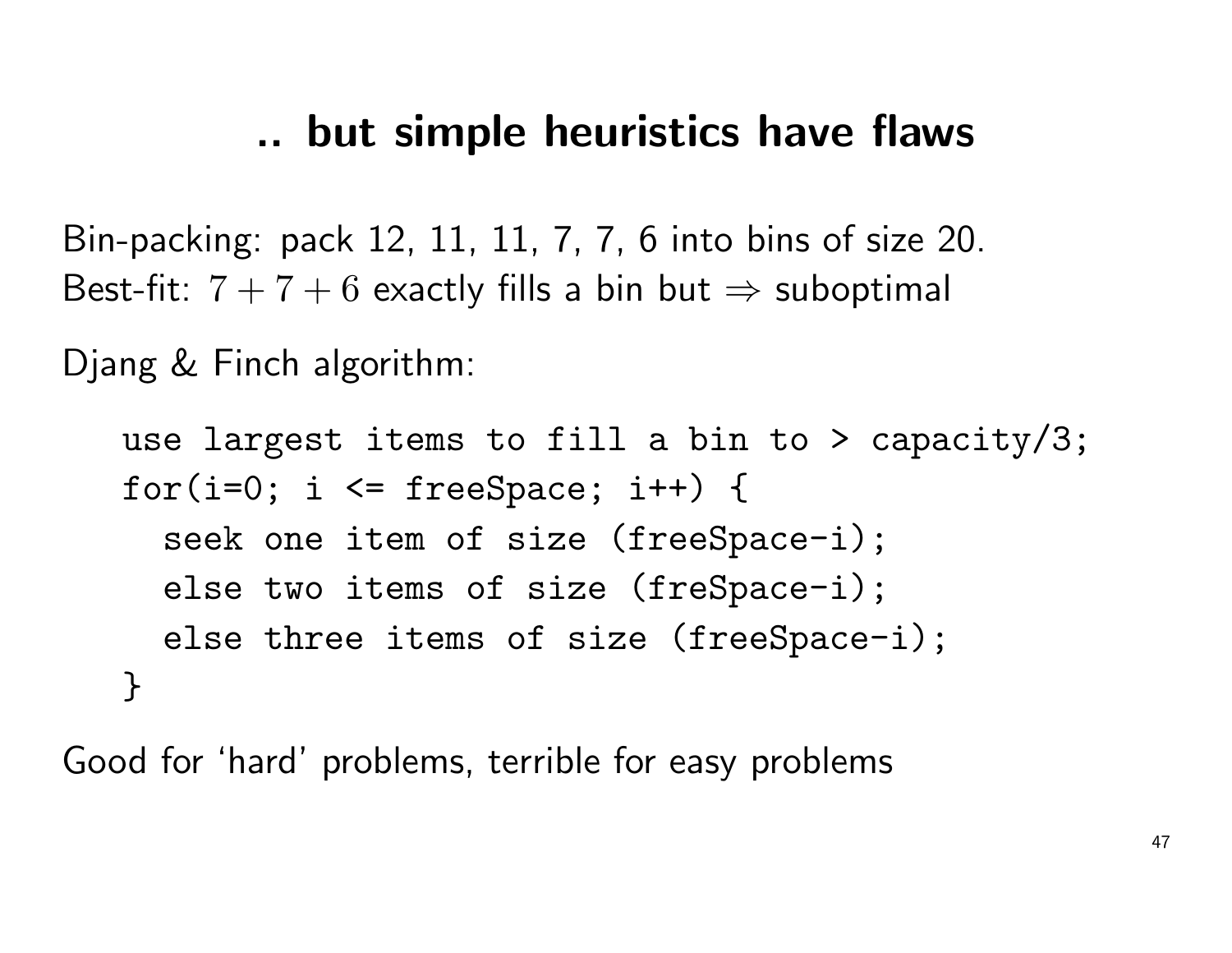# Hyper-heuristics: the concept

Rather than solving individual problems ...

Use search methods to find an algorithm that combines simple heuristics that offers good, fast performance on <sup>a</sup> whole set of problems

Can be solution-constructing or solution-improving

Search can also visit 'pure' simple heuristics: losers don't survive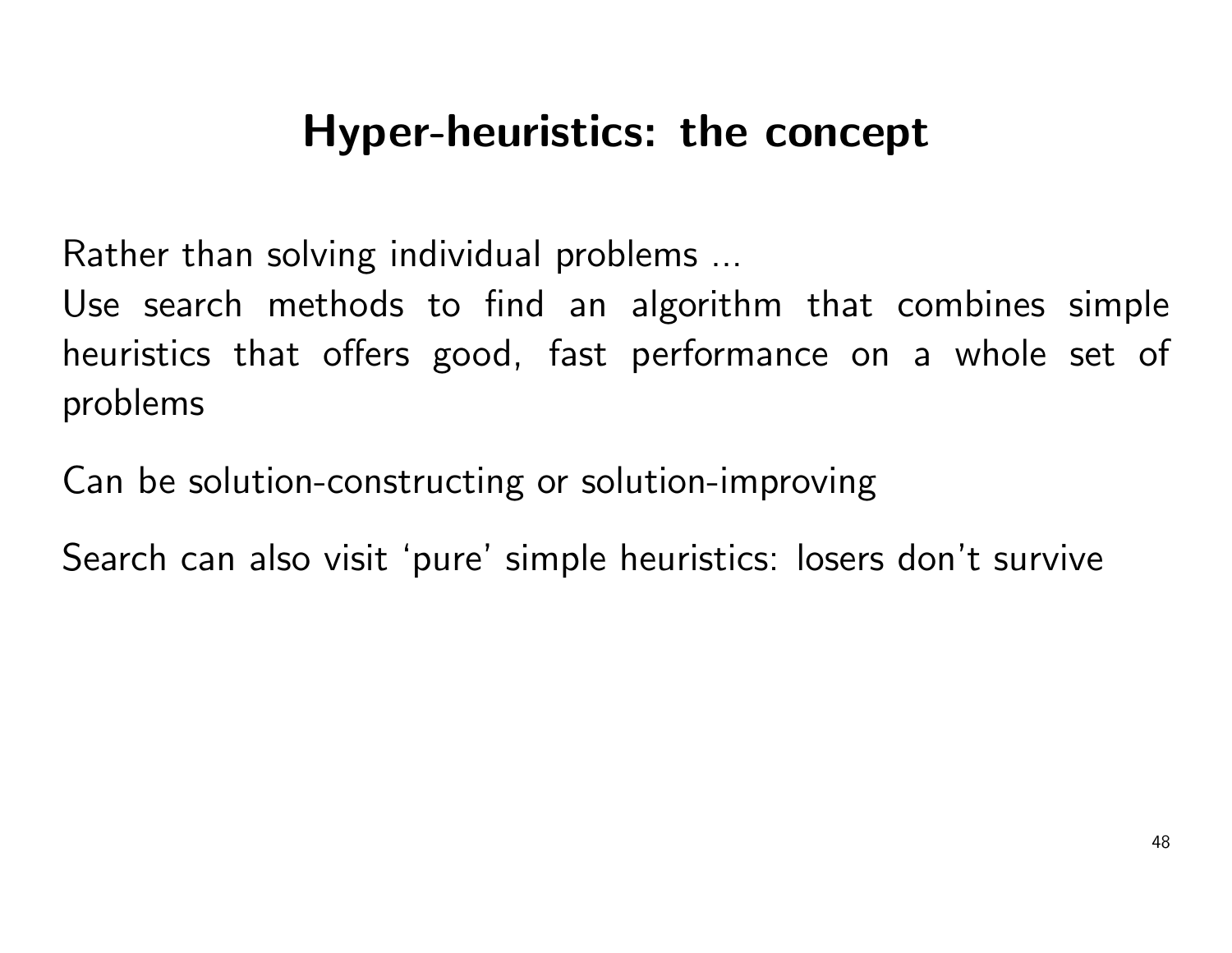### An algorithm framework: solution-constructing

- choose simplified state representation
- choose set of heuristics
- EA searches for <sup>a</sup> set of labelled points
- $\bullet$  label  $=$  heuristic for next step
- the algorithm: repeat: find closest labelled point, apply its label

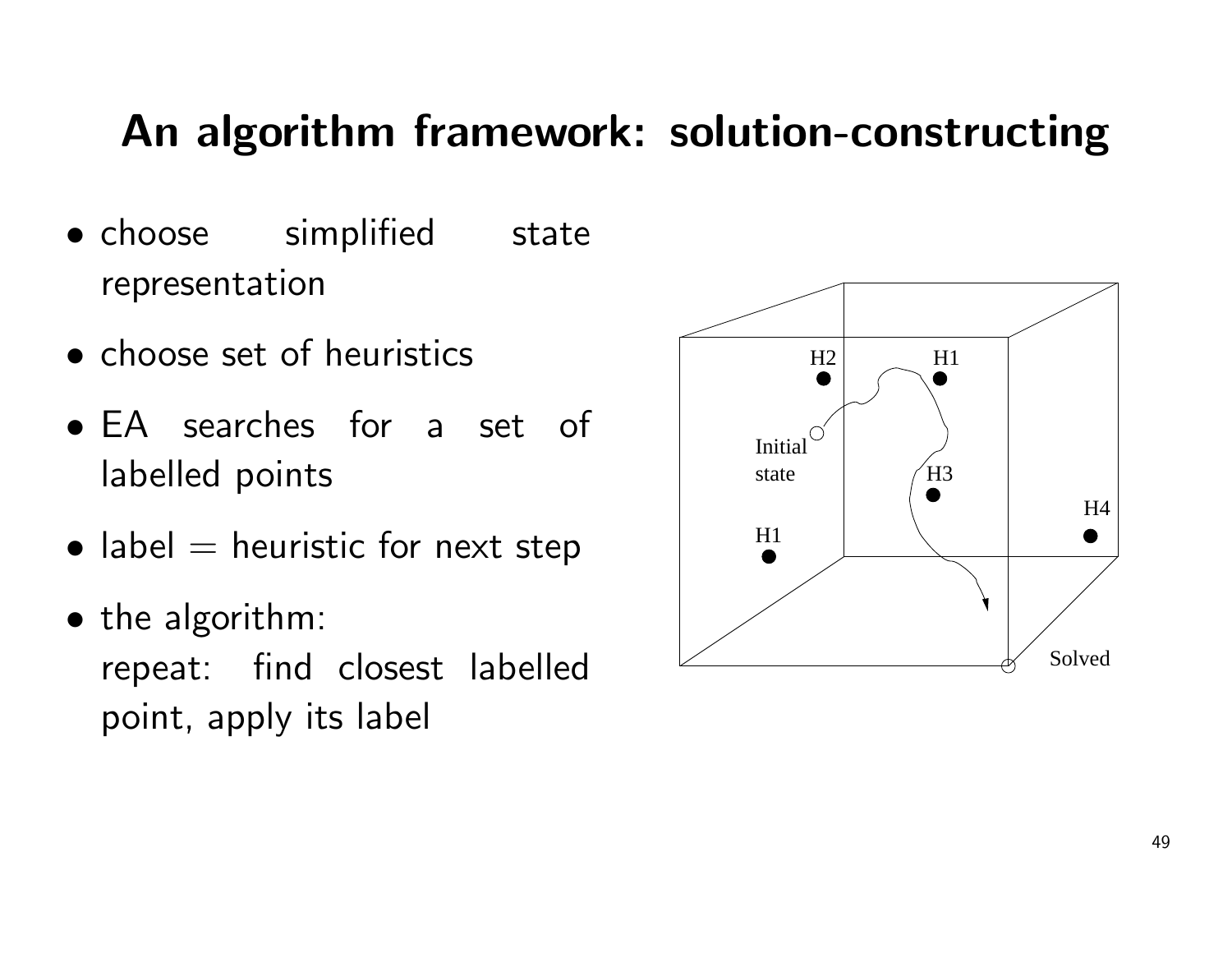# Example: timetabling

State: % of 'awkward' events left to place

- $\%$  of 'average' events left to place
- $\%$  of 'easy' events left to place
- crude resource estimates
- $\%$  events remaining

Heuristics: (say) <sup>8</sup> each of event-chooser and slot-chooser

Point labels: either an event-chooser or <sup>a</sup> slot-chooser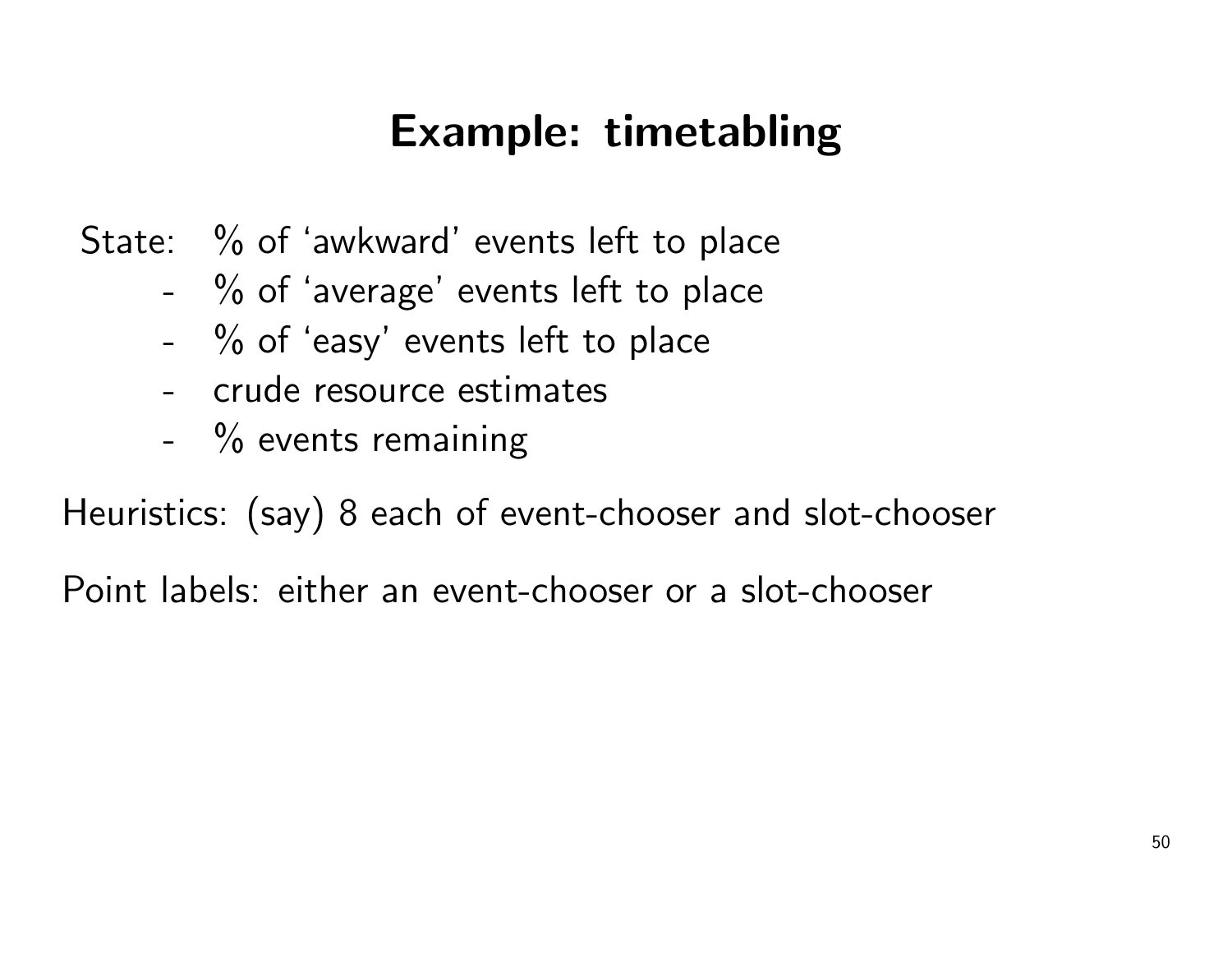# Some results

The EA: <sup>a</sup> simplified messy GA (see CEC <sup>2004</sup> for details)

The problems: Carter's (real) university exam timetabling problems  $-$  up to 30,000 students and 2,400 exams; and the class timetabling problems from the International Timetabling Competition http://www.idsia.ch/Files/ttcomp2002/

Generated algorithm finds good feasible solutions without backtracking or any search!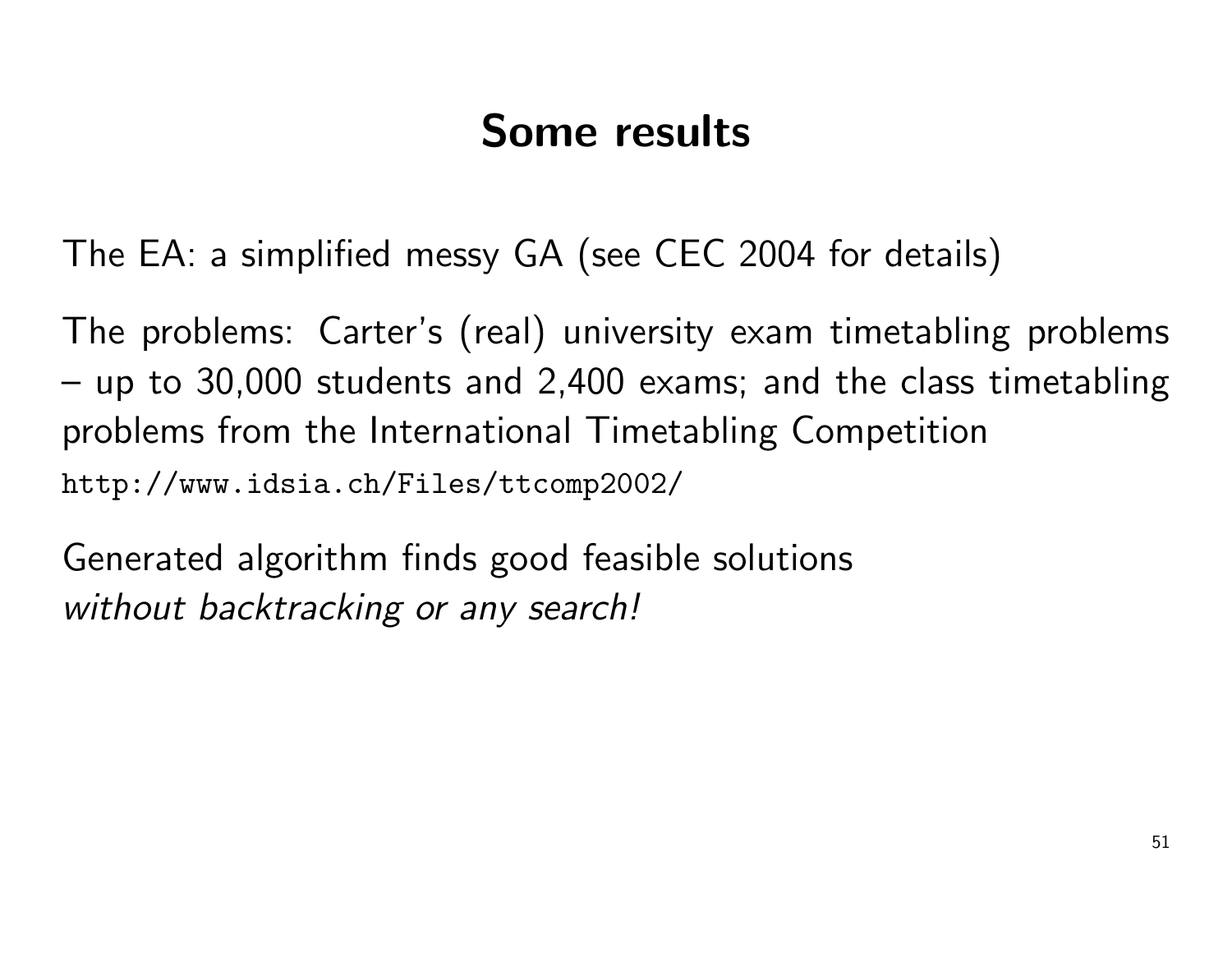### Hyper-heuristics, continued

Also works well on a set of  $1000+$  hard bin-packing problems  $$ excellent worst-case behaviour

Another algorithm framework: <sup>a</sup> classifier system: "state  $\rightarrow$  heuristic" rules

See http://www.asap.cs.nott.ac.uk for some papers, including solution-improving approaches